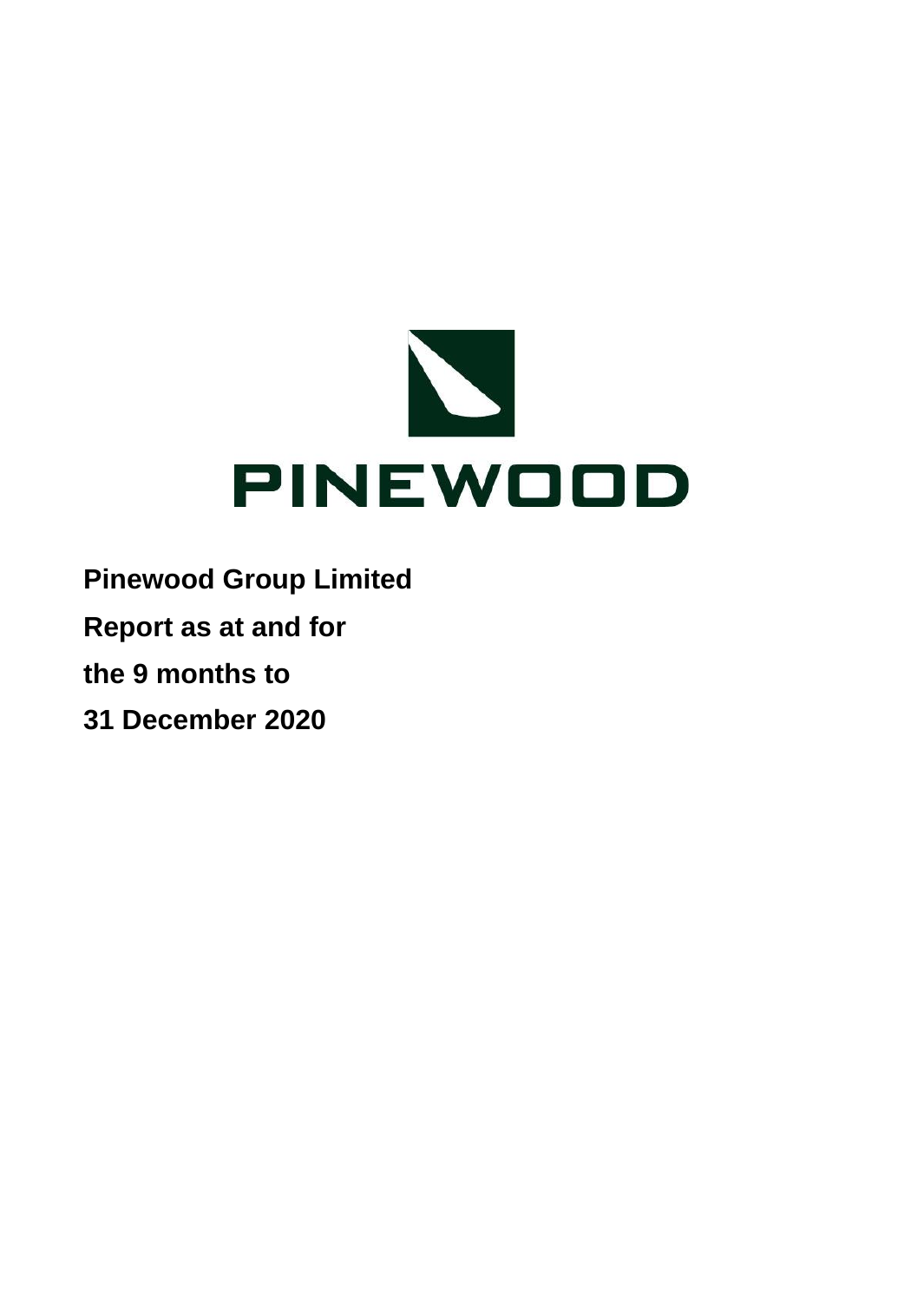## **Third quarter highlights**

## **Operational and industry highlights**

- The BFI reported that combined UK film and HETV spend in Q4 CY20 was £1.2 billion for 76 productions, which is the second highest quarterly spend on record
- COVID-safe production guidelines were endorsed by the government and Public Health England in July, with production activity continuing since the summer at Pinewood and Shepperton Studios. The use of "any premises used for the making of a film, television programme, audio programme or audio-visual advertisement" is permitted under The Health Protection (Coronavirus, Restrictions) (England) Regulations
- Adjusted EBITDA grew by 11% to £46.5 million (Q3 YTD FY20: £41.9 million) in the nine months to 31 December. This reflected growth in production accommodation following the opening of Pinewood East phase II ("PWE II") in autumn 2019 and the two long-term contracts. The TV and Post-Production customers which had delayed their production schedules during Q1 FY21, have largely returned

## **Strategic highlights**

Expansion projects progressing:

- Real estate optimisation ("REO"): ground and enabling works for five new stages at Pinewood West, pre-let to Disney, are virtually complete. The main contract with Sir Robert McAlpine was signed in December 2020 with delivery of the stages expected in April 2022
- Shepperton expansion: received detailed planning consent for Shepperton North West, the first phase of the Shepperton expansion. Another detailed planning application was made for Shepperton South in December 2020, with a decision expected in the coming months
- Pinewood South: following the acquisition of c.77 acres of land adjacent to Pinewood Studios in August 2020, the Group submitted a planning application for the development of a UK Screen Hub. The proposal sets out plans to expand the production accommodation at Pinewood Studios and add a visitor attraction, an educational training hub and a business growth centre. The local planning authority is now expected to give its decision in summer 2021
- Pinewood East Phase 3 ("PWE III"): a planning application has been made for four new soundstages and a workshop on the land adjacent to the existing Pinewood East site; a decision is expected in the first half of 2021

## **Financial highlights**

The table below provides an overview of key performance indicators for the period:

|                                | 9 months<br>ended 31<br>Dec 2020<br>£'000 | 9 months<br>ended 31<br>Dec 2019<br>£'000 | Year ended<br>31 March<br>2020<br>£'000 | Year ended<br>31 March<br>2019<br>£'000 |
|--------------------------------|-------------------------------------------|-------------------------------------------|-----------------------------------------|-----------------------------------------|
| Turnover                       | 71,990                                    | 70.491                                    | 96,392                                  | 85,928                                  |
| <b>Adjusted EBITDA</b>         | 46,488                                    | 41,888                                    | 58,060                                  | 44,672                                  |
| <b>Adjusted EBITDA margins</b> | 64.6%                                     | 59.4%                                     | 60.2%                                   | 52.0%                                   |
| Cash generated from operations | 71,168                                    | 69,836                                    | 74,168                                  | 52,748                                  |
| Capital expenditure*           | (20, 492)                                 | (34, 385)                                 | (34, 320)                               | (42,077)                                |
| Adjusted net debt              | (421, 680)                                | (450, 566)                                | (457, 345)                              | (210, 257)                              |

\* Capital expenditure represents the total purchase of property, plant and equipment, purchase of intangible assets, investment in and repayments from joint ventures, net of proceeds from disposal of property, plant and equipment, intangibles, investments and joint ventures, as disclosed in the cash flow statement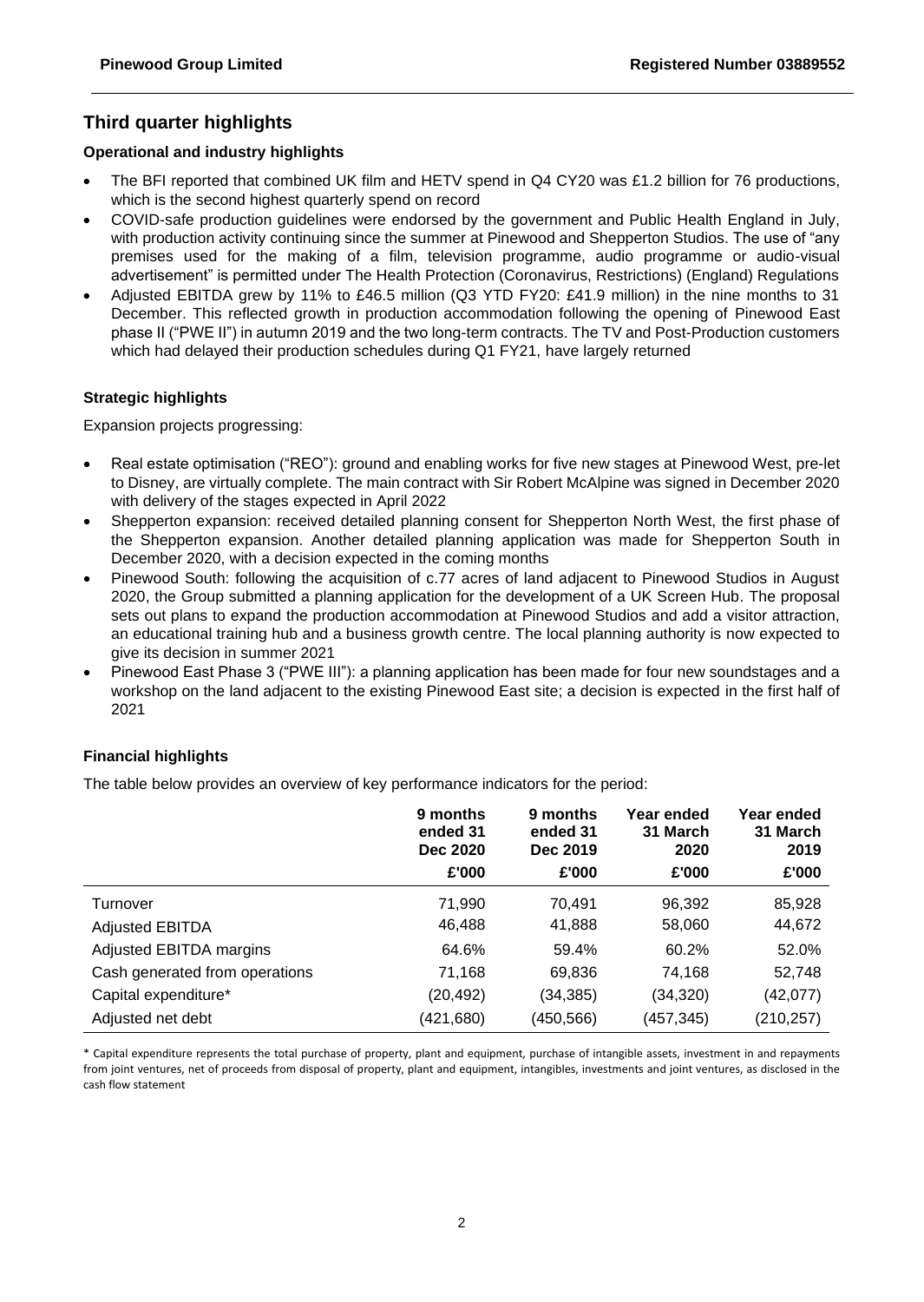## *Turnover*

Turnover for the nine months to 31 December 2020 totalled £72.0 million, £1.5 million ahead of the prior year period (Q3 YTD FY20: £70.5 million). An increase in performance from UK studios was offset by the decrease in revenues in Post-Production, and a minor fall in International revenues following our exit from the agreements with the Malaysian, Welsh and Atlanta studios.

The UK studios' result benefitted from the additional capacity at PWE II, which came on-line in autumn 2019, the two long-term contracts increasing occupancy levels, and strong resales of production accommodation. However, there has been a reduction in revenues from the sale of ancillary studio services (including energy), with these services now covered under the terms of the two long-term contracts. Additionally, the long-term contracts contain indexation provisions, which in accordance with FRS102, result in certain revenue over the initial term being recognised on a straight-line basis, rather than increasing each year. As a consequence, revenue is adjusted upwards by £2.3 million (Q3 YTD FY20: £0.6 million) compared with the contractual amounts due. Partially offsetting this was reduced YTD revenue from two of the three dedicated TV studios, which remained empty due to COVID-19 until July, whereafter productions returned to normalised levels.

The Post-Production business saw a decrease in YTD revenues, mainly from the loss of revenue from the Picture Services and Creative Audio businesses, which we have now exited. However, Q1 FY21 also saw delays in our customers' localisation schedules due to COVID-19, with the business returning over the last six months.

## *Adjusted EBITDA*

Adjusted EBITDA increased by £4.6 million to £46.5 million (Q3 YTD FY20: £41.9 million) due to: (i) increased revenues from the higher margin UK studios business, following the opening of PWE II in autumn 2019 and the two long-term contracts with Disney and Netflix, which have supported higher studio occupancy; (ii) a higher level of resale income; (iii) a £1.7 million higher uplift as mentioned above following the application of FRS102 to certain indexation clauses of our long-term contracts; (iv) a reduced level of maintenance during the first lockdown and a moderate level of conscious cost control; (v) a reduction in selling, distribution and administrative expenses following the streamlining of business processes since last year and other cost savings since the start of the pandemic and the necessary restrictions; partially offset by (vi) reduced activity within the Post-Production business and also the TV studios with customers now returning following the implementation of COVID-19 secure operating protocols; (vii) slightly reduced profit from exiting the Creative Audio business in March 2020 and (viii) £1.3 million of advisory fees in relation to a small potential acquisition which, subsequently, was not pursued.

Adjusted EBITDA margin of 64.6% (Q3 YTD FY20: 59.4%) remained high at 31 December 2020. The underlying improvement in margin is due to: (i) additional capacity from PWE II; (ii) the completion of the long-term contracts; (iii) strong resales of production accommodation; (iv) the cessation of the lower margin Picture Services and Creative Audio businesses; (v) net cost savings as mentioned above; and (vi) a c. £1.7 million higher uplift following the application of FRS102 to the indexation clauses of certain of our long-term contracts. These improvements were partly offset by a reduction in revenues from the Post-Production business, as a direct result of COVID-19.

## **Reconciliation of profit on ordinary activities after taxation to Adjusted EBITDA**

|                                                 | 9 months<br>ended 31 Dec<br>2020<br>£'000 | 9 months<br>ended 31 Dec<br>2019<br>£'000 | Year ended<br>31 March<br>2020<br>£'000 | Year ended<br>31 March<br>2019<br>£'000 |
|-------------------------------------------------|-------------------------------------------|-------------------------------------------|-----------------------------------------|-----------------------------------------|
| Profit after taxation                           | 24.452                                    | 7,682                                     | 18.383                                  | 21,321                                  |
| Tax charge on profit                            | 7,632                                     | 4.315                                     | 5,939                                   | 6,059                                   |
| Net interest payable and other charges          | 6,588                                     | 16.922                                    | 19,564                                  | 6,200                                   |
| Depreciation of property, plant and equipment   | 7,772                                     | 7,025                                     | 9,624                                   | 8,707                                   |
| Impairment of property, plant and equipment     |                                           |                                           | 770                                     |                                         |
| Amortisation of intangible assets               | 743                                       | 423                                       | 563                                     | 560                                     |
| Loss on disposal of property, plant & equipment | 1,857                                     |                                           | 125                                     | 952                                     |
| <b>EBITDA</b>                                   | 49,044                                    | 36,367                                    | 54,968                                  | 43.799                                  |
| Adjusted items **                               | (2,556)                                   | 5,521                                     | 3,092                                   | 873                                     |
| <b>Adiusted EBITDA</b>                          | 46.488                                    | 41,888                                    | 58,060                                  | 44,672                                  |

\*\* See note 1 of the accounts for details of adjusted items for the 9 months ended 31 December 2020 and 2021, and the year ended 31 March 2020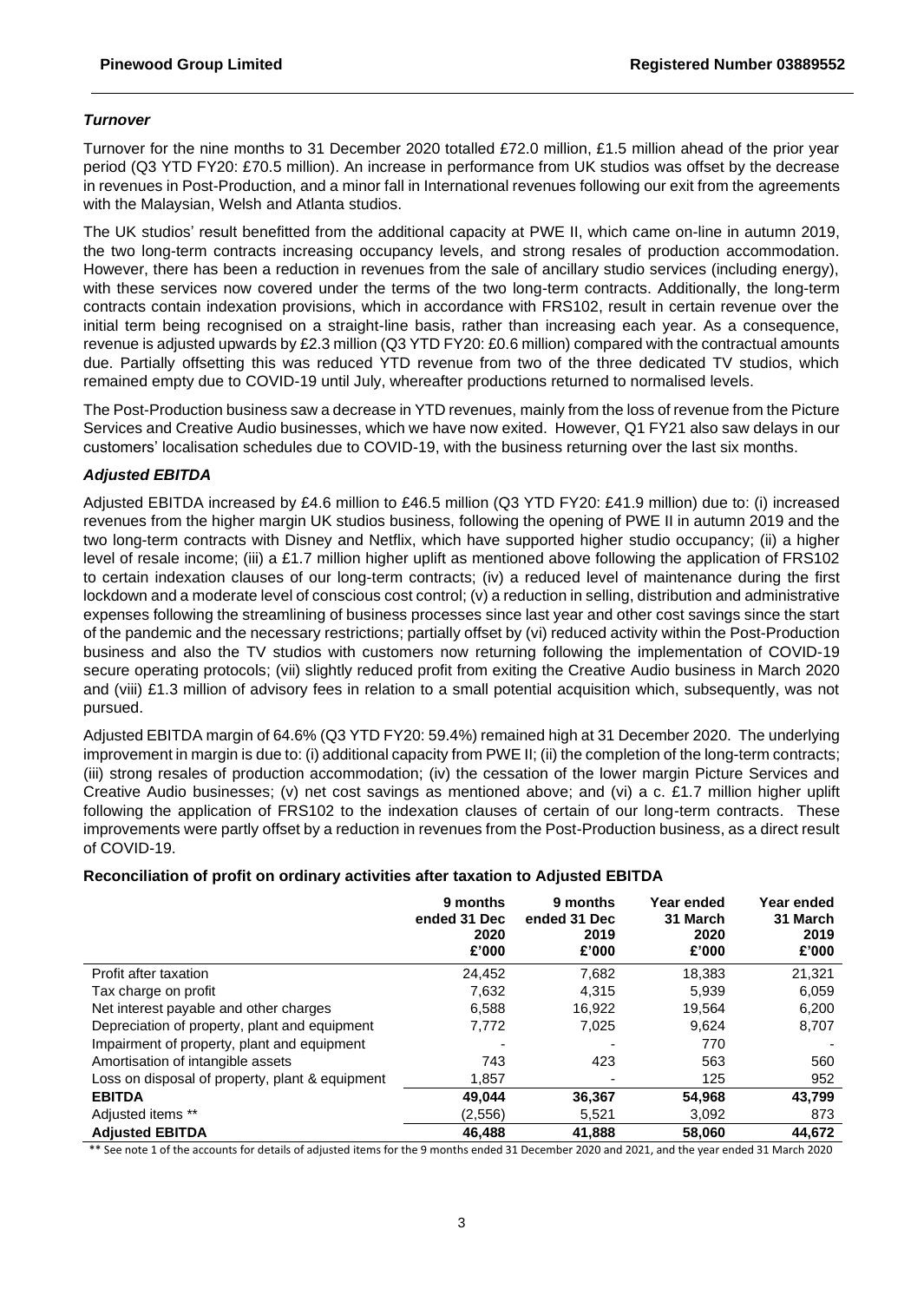## *Cash flow and capital expenditure*

The cash balance at 31 December 2020 was £128.3 million, which compares with £92.7 million as at 31 March 2020 and £99.4 million as at 31 December 2019. The movement in cash since 31 March 2020 is attributable to a cash inflow of £36.0 million and a negligible foreign exchange loss on cash balances.

The cash inflow of £36.0 million in Q3 YTD FY21 compares with a cash inflow of £59.9 million in Q3 YTD FY20, a £23.9 million period-on-period decline in cash flow. However, the prior year period contained a net cash inflow from a number of adjusted items totalling £47.5 million. The cash impact on these adjusted items includes a net £43.4 million cash benefit from the refinancing at September 2019 offset by the associated £5.9 million makewhole payment, £12.1 million of proceeds from the sale of our investment in the Atlanta Studios, £0.7m in connection with the early termination of the agreement with the Malaysian studios, offset by a £2.6 million payment for stamp duty land tax for a restructuring of the studios and £0.1 million in connection with the cessation of the picture services and creative audio businesses. (see page 10 for details of the 2019 refinancing).

Excluding the cash impact of £47.5 million of adjusted items in Q3 YTD FY20, the remaining £23.6 million periodon-period increase in cash flows is mainly due to a net £5.2 million improvement in cash before working capital movements as a result of trading from operations described above, a £5.9 million reduction from working capital and £26.0 million lower capital expenditure following the completion of the major construction project at PWE II in early 2020.

#### *Adjusted Net debt and liquidity*

Adjusted net debt as at 31 December 2020 stood at £421.7 million, based on the £550.0 million of senior secured notes and a cash balance of £128.3 million. Adjusted net debt at 31 March 2020 was £457.3 million, based on £550.0 million of senior secured notes and a cash balance of £92.7 million.

On 25 January 2021, the Group issued £200.0 million 3.25% Senior Secured Notes due 2025, under the same terms and conditions as the Group's existing notes. The proceeds will be used for our studio expansion projects and general corporate purposes.

## **Paul Golding, CEO, commented**

Despite the circumstances, our UK studios remain fully operational with 9 productions active across Pinewood and Shepperton. We continue to focus on complying with government guidance and the industry's operating protocols, to help ensure a safe environment for our staff, customers and all those visiting the studios.

Demand for content remains robust, with the five leading streaming platforms having added 147 million subscribers during the course of 2020. This in turn is leading to higher production levels and demand for stage space. The latest BFI statistics, which show a sharp increase in production during the final quarter of last year, are encouraging and it is against this backdrop that we are starting our expansion of Shepperton studios.

Finally, my thanks to our bond investors for their ongoing support of the business and our recent fundraising – we are now in a strong financial position to continue our expansion.

The next investor update is scheduled for 16 June 2021.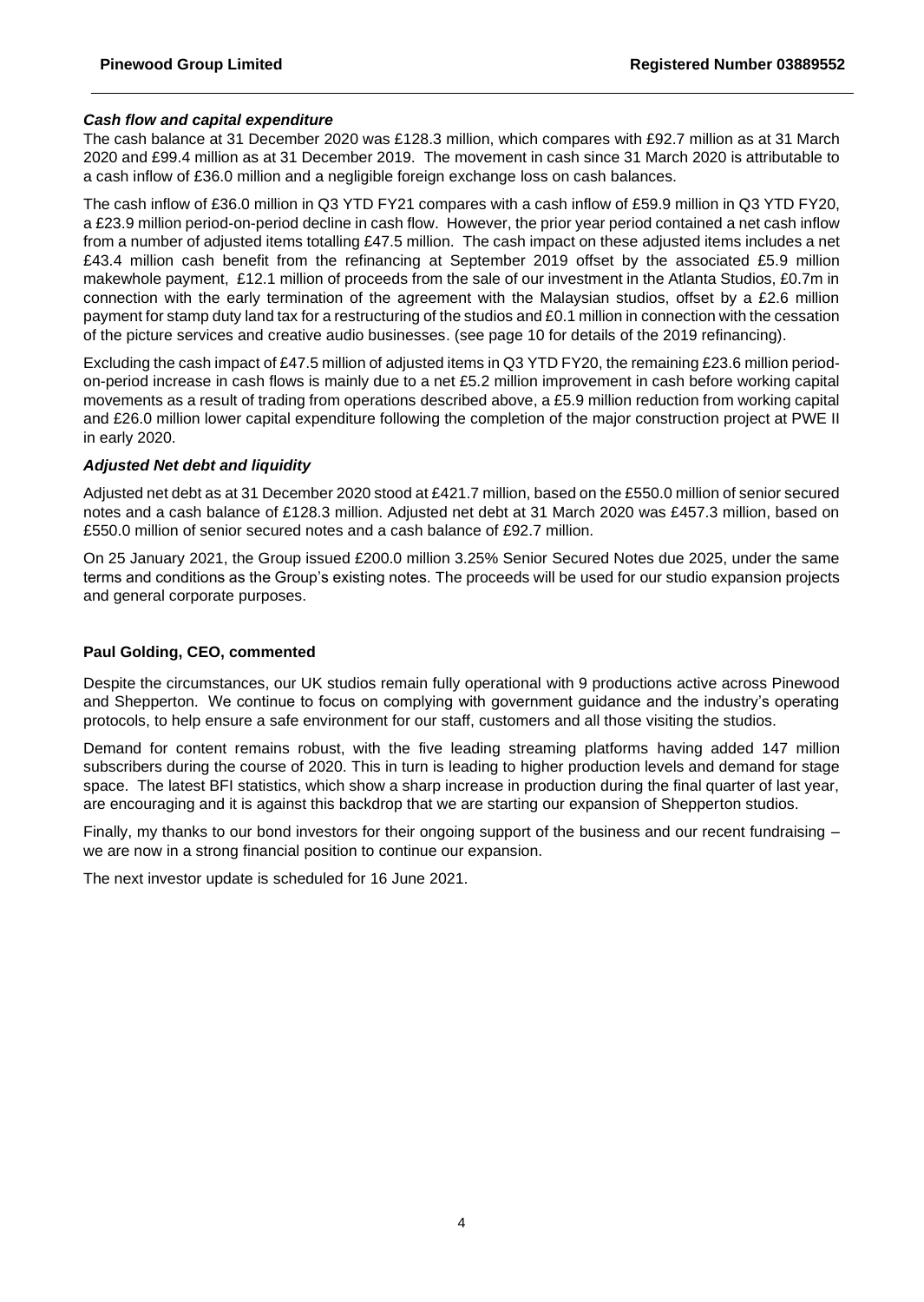#### **General information**

Pinewood is the leading independent provider of the real estate that is required for the production of film and television content. Founded in 1936 and headquartered in the United Kingdom, Pinewood owns premium, large-scale facilities also known as studios, for hosting film, television and other media productions. Our freehold studios are located in prime locations near London and make Pinewood a preferred choice for major film production companies. Pinewood branded studios have hosted over 2,000 films, among them 167 Oscar winners, 228 BAFTA winners and numerous blockbuster film productions with budgets of over \$100.0 million.

#### **Presentation of financial information**

Unless otherwise indicated, the financial information presented in this report is the historical consolidated financial information of the Group.

This report includes or derives information from the following financial sources:

- The unaudited consolidated financial information of the Group as of and for the 3 months ended 31 December 2020 ("Q3 2021", "Q3 FY21"), and the comparative period as of and for the 3 months ended 31 December 2019 ("Q3 2020" or "Q3 FY20"), prepared in accordance with FRS 102
- The unaudited consolidated financial information of the Group as of and for the 9 months ended 31 December 2020 ("Q3 YTD 2021", "Q3 YTD FY21"), and the comparative period as of and for the 9 months ended 31 December 2019 ("Q3 YTD 2020" or "Q3 YTD FY20"), prepared in accordance with FRS 102
- The audited consolidated financial information of the Group as of and for the year ended 31 March 2020 ("FY20"), and the comparative period as of and for the year ended 31 March 2019 ("FY19"), is prepared in accordance with FRS 102. The financial year for the Group runs from 1 April following the previous financial year end to 31 March each calendar year

#### **Further information for the noteholders**

This interim report was prepared in accordance with the indenture dated 25 September 2019 among Pinewood Finco PLC, as issuer, the guarantors named therein, Deutsche Trustee Company Limited, as Trustee, and Deutsche Bank AG London Branch, as security agent and as paying agent.

This interim report may include forward-looking statements. All statements other than statements of historical fact included in this interim report, including those regarding the Group's financial position, business and acquisition strategy, plans and objectives of management for future operations are forward-looking statements. Such forward-looking statements involve known and unknown risks, uncertainties and other factors which may cause the out-turned results, performance or achievements of the Group, or industry results, to be materially different from any future results, performance or achievements expressed or implied by such forward-looking statements.

Such forward-looking statements are based on numerous assumptions regarding the Group's present and future business strategies and the environment in which the Group will operate in the future. Many factors could cause the out-turned results, performance or achievements to differ materially from those in the forward-looking statements. Forward-looking statements should, therefore, be construed in light of such risk factors and undue reliance should not be placed on forward-looking statements. These forward-looking statements speak only as of the date of this interim report. The Group expressly disclaims any obligations or undertaking, except as required by applicable law and regulations to release publicly any updates or revisions to any forward-looking statement contained herein to reflect any change in the Group's expectations with regard thereto or any changes in events, conditions or circumstances on which any such statement is based.

The financial results presented in this presentation are preliminary and may change. This financial information includes calculations or figures that have been prepared internally by management and have not been reviewed or audited by our independent chartered accounting firm. There can be no assurance that the Group's actual results for the period presented herein will not differ from the preliminary financial data presented herein and such changes could be material. This preliminary financial data should not be viewed as a substitute for full financial statements prepared in accordance with FRS 102 and is not necessarily indicative of the results to be achieved for any future periods. This preliminary financial information, and previously reported amounts, could be impacted by the effects of further review by the Board of Directors.

#### **Use of non-FRS 102 financial information**

This interim report contains certain non-UK GAAP and non-IFRS financial measures and ratios, including, Adjusted EBITDA, Adjusted EBITDA margin, Adjusted net debt, and certain other measures (collectively, "**Non-GAAP Measures**") that are not required by, or presented in accordance with UK GAAP, IFRS or the accounting measures of any other jurisdiction.

In this interim report, "Adjusted EBITDA" is calculated as profit on ordinary activities before interest receivable and similar income, interest payable and similar charges, tax charge/credit on profit on ordinary activities, depreciation of property, plant and equipment, impairment of long-term assets, amortisation of intangible assets, gain/loss on disposal of property, plant and equipment, and adjusted items.

In this interim report, "Adjusted EBITDA margin" is calculated as Adjusted EBITDA (which includes the impact of income from participating interests and based on financial statements prepared in accordance with UK GAAP) divided by turnover (which does not include the impact of income from participating interests).

In this interim report, "adjusted net debt" is calculated as debt net of cash balances, ignoring the unamortised loan issue costs.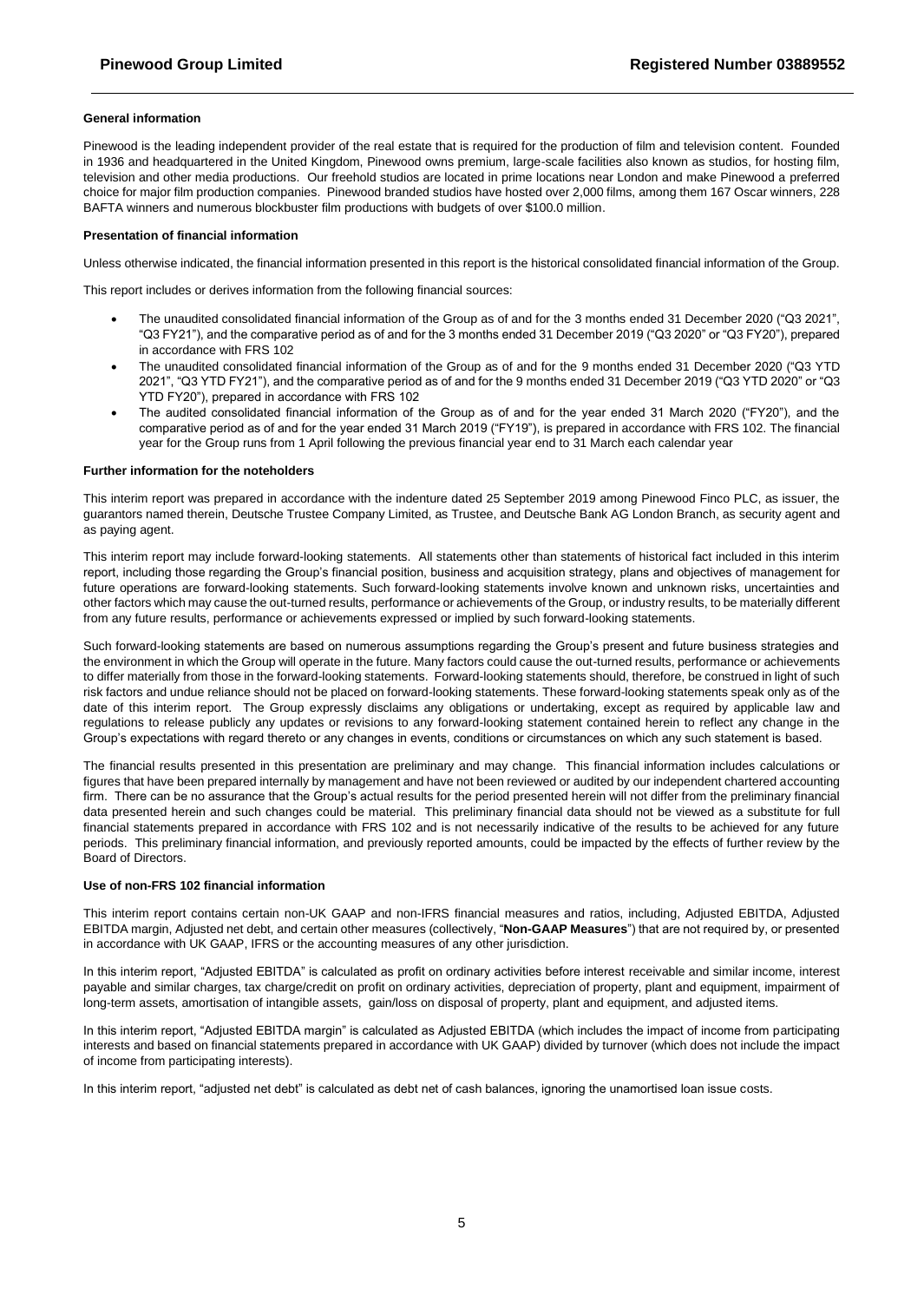## **Financial update for the 3 months ended 31 December 2020**

## **Group Statement of Comprehensive Income**

## *Turnover*

Turnover increased by £1.8 million or 7.4% to £25.3 million (Q3 FY20: £23.6 million). The Group saw broadly typical levels of activity following the industry-wide hiatus of filming and post-production activity earlier in the year. As a result, the Q3 FY21 revenue improvement reflected stronger performance from UK studios, Post-Production revenues in line with the prior year period, partially offset by the loss of revenue from the Picture Services and Creative Audio businesses and the agreement with the Atlanta studios which we have now exited.

UK studios has benefited from the additional production accommodation at PWE II which became available during Q3 FY20, the two long-term contracts which increased production accommodation occupancy levels and which commenced during the second half of FY20, together with a higher level of resale income in the quarter. The three dedicated TV studios continued with busy recording schedules and delivered revenues in line with Q3 FY20.

Finally, the long-term contracts contain indexation provisions, which in accordance with FRS102, result in certain revenue over the initial term being recognised on a straight-line basis, rather than increasing each year. As a result, revenue is adjusted upwards by £0.7 million (Q3 FY20: £0.6 million) compared with the contractual amounts due.

## *Cost of sales*

Cost of sales expenditure decreased by £0.9 million to £9.7 million (Q2 FY20: £10.6 million). The majority of this reduction followed the closure of both the Picture Services and Creative Audio businesses. Further, there has been a moderate level of cost control in response to the current COVID-19 climate.

These cost reductions were partially offset by slightly higher depreciation, business rates and facilities costs following the opening of PWE II.

## *Gross profit*

Gross profit at £15.7 million was £2.7 million higher that prior year (Q3 FY20: £13.0 million). Gross profit margin increased by 6.7 ppt to 61.8% (Q3 FY20: 55.1%), with the growth in the higher margin UK studios business and the closure of the Picture Services and Creative Audio businesses, both of which delivered lower margins.

## *Selling and distribution costs*

Selling and distribution costs increased by £0.4 million to £0.6 million (Q3 FY20: £0.2 million), with the prior year period particularly low, following the capitalisation of professional fees in Q3 FY20 which had been incurred earlier in the prior year in preparation for and accommodating the long-term contracts.

## *Administrative expenses\*\**

Administrative expenses increased by £0.6 million to £1.5 million (Q3 FY20: £0.9 million). At the commencement of the contract with Netflix in Q3 FY20, legal and professional fees incurred earlier in the prior year in relation to the long-term contracts were capitalised and, together with those costs in relation to the contract with Disney, amortised over the life of the contracts.

## *Other operating income/ expense \*\**

Other operating expense was £1.2 million (Q3 FY20: £nil) with the Group recognising advisory fees to 31 December in relation to a small potential acquisition which, subsequently, was not pursued.

## *Operating profit \*\**

Operating profit before adjusted items increased by £0.5 million to £12.3 million and delivered an operating profit margin of 48.5% (Q3 FY20: 50.1%). The advisory fees for the aborted acquisition reduced the operating profit margin by 5.1 ppt.

#### *Income from participating interests*

During FY20, the Group held an option to increase its equity holding of PMBS Holding Limited ('PMBS') from 15% to 25%, resulting in the Group equity accounting for its participating interest, the exercise of the option completing on 15 June 2020. No profit has been recognised in Q3 FY21.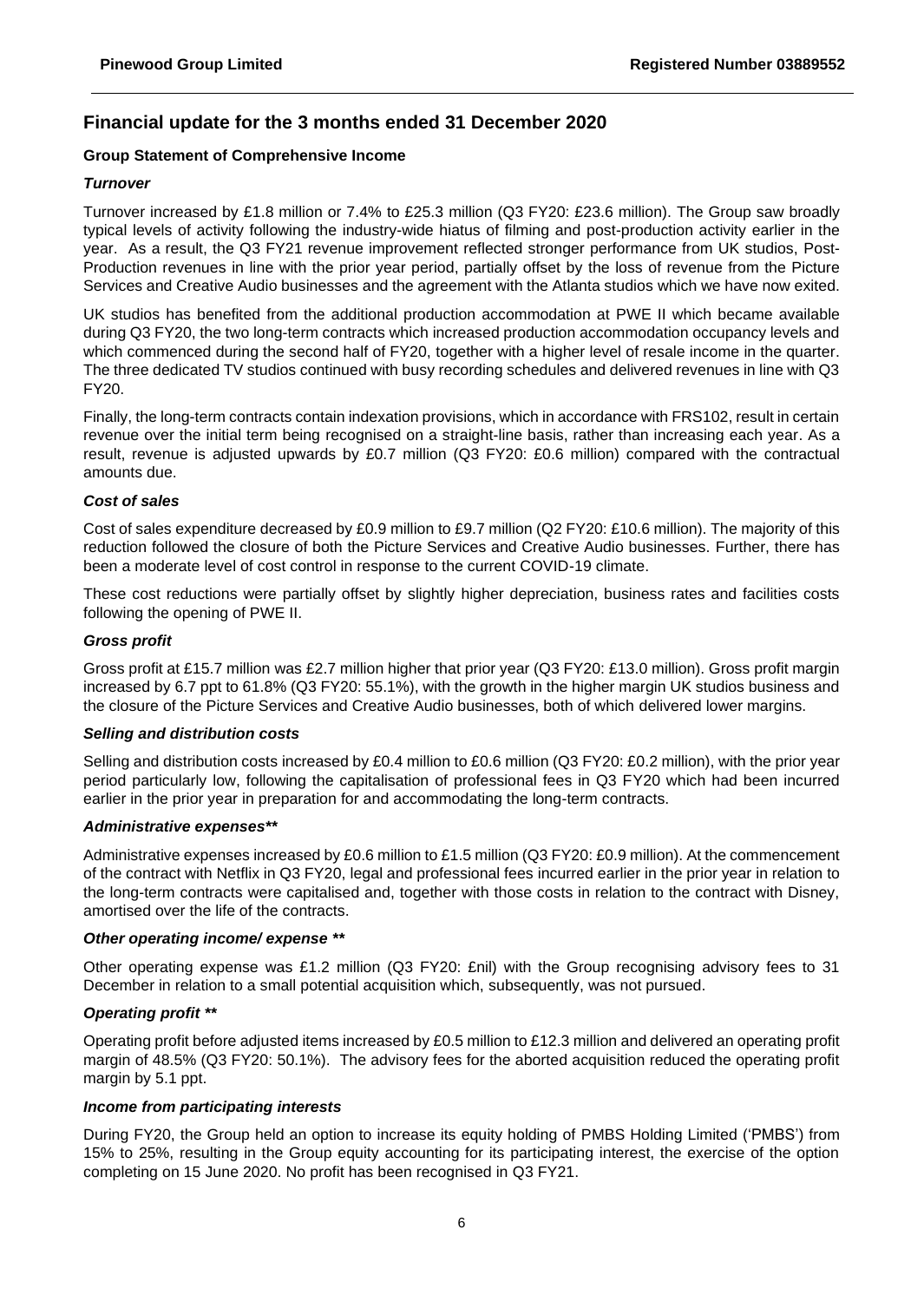Following the sale of our 40% interest in the Pinewood Atlanta Studios, which completed in August 2019, there is no income in either the period or prior year period.

## *Interest receivable and similar income*

Interest receivable and similar income of £2.9 million was flat on prior year (Q3 FY20: £2.9 million) and mainly reflects interest receivable from the Group's parent company.

## *Interest payable and similar charges \*\**

Interest payable and similar charges increased by £0.4 million to c.£4.9 million (Q3 FY20: £4.4 million), mainly due to a fair value movement on the interest rate swaps.

#### *Tax charge on profit on ordinary activities\*\* +*

Excluding the impact of adjusted items, the tax charge on profit on ordinary activities increased to £2.4 million (Q3 FY20: £2.2 million), and an effective tax rate of 23.8% (Q3 FY20: 21.0%). The higher effective tax rate in Q3 FY21 mainly relates to a higher level of non-allowable depreciation and other expenditure.

\*\* Excluding adjusted items

+ Tax for Q3 YTD FY20 has been re-allocated between the 'adjusted' income statement and adjusting items by £0.2m. This was correctly reflected for the full year in Q4 YTD FY20 reporting

#### **Cash flow**

The cash balance at 31 December 2020 was £128.3 million compared with £77.6 million at 30 September 2020. Net cash inflow in the quarter was £50.9 million and we recognised a foreign exchange loss of £0.2 million on our overseas cash balances. There was a £15.6 million cash inflow from operating activities before changes in working capital, together with a working capital inflow of £45.1 million. Interest paid totalled £0.3 million and tax paid of £2.0 million mainly represented the third quarterly instalment payment. Capital expenditure of £7.5 million was paid in the quarter, mainly relating to the Group's growth plan.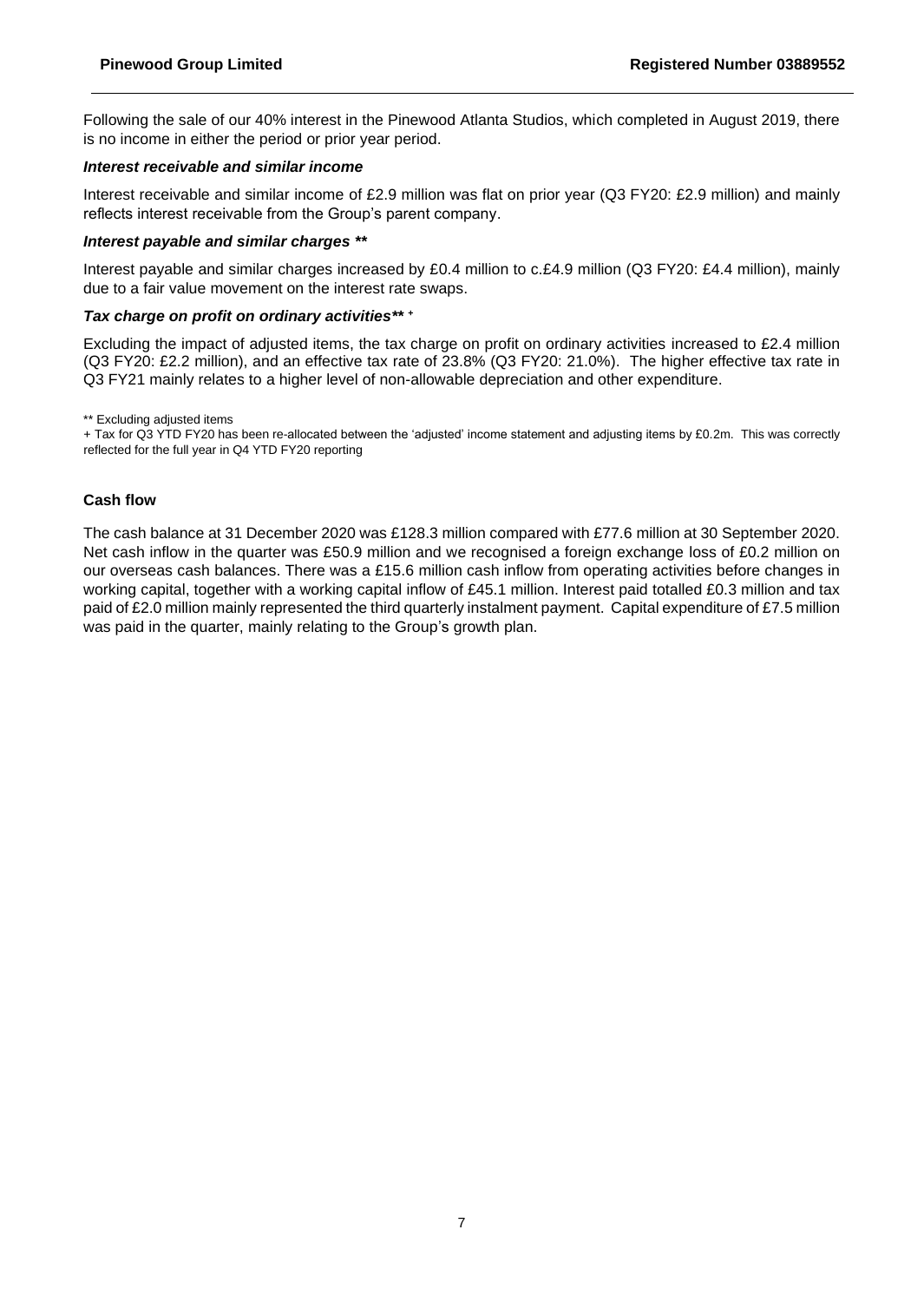## **Financial update for the 9 months ended 31 December 2020**

## **Group Statement of Comprehensive Income**

## *Turnover*

Turnover for the nine months to 31 December 2020 totalled £72.0 million, £1.5 million ahead of the prior year period (Q3 YTD FY20: £70.5 million). An increase in performance from UK studios was offset by the decrease in revenues in Post-Production, and a minor fall in International revenues following our exit from the agreements with the Malaysian, Welsh and Atlanta studios.

The UK studios' results benefitted from the additional production accommodation at PWE II, which became available in autumn 2019, the two long-term contracts increasing production accommodation occupancy levels, and strong resales of production accommodation. However, there has been a reduction in revenues from the sale of ancillary studio services (including energy), with these services now covered under the terms of the two long-term contracts. Additionally, the long-term contracts contain indexation provisions, which in accordance with FRS102, result in certain revenue over the initial term being recognised on a straight-line basis, rather than increasing each year. As a consequence, revenue is adjusted upwards by £2.3 million (Q3 YTD FY20: £0.6 million) compared with the contractual amounts due.

Partially offsetting this was reduced YTD revenue from two of the three dedicated TV studios, which remained empty due to COVID-19 until July, whereafter productions returned to normalised levels.

The Post-Production business saw a decrease in YTD revenues, mainly from the loss of revenue from the Picture Services and Creative Audio businesses, which we have now exited. However, Q1 FY21 also saw delays in our customers' localisation schedules due to COVID-19, with the business returning over the last six months.

## *Cost of sales*

Cost of sales expenditure decreased by c. £2.7 million to £27.3 million (Q3 YTD FY20: £29.9 million). The majority of this followed the closure of both the Picture Services and Creative Audio businesses. In addition, delayed recordings in the TV studios during Q1 FY21 and lower usage of our ancillary studio services by our customers, resulted in a reduction in costs in the period. Further, the production hiatus in Q1 FY21 resulted in a lower level of wear and tear and maintenance required at the studios, together with a moderate level of conscious cost control in response to the current COVID-19 climate.

These cost reductions were partially offset by higher depreciation, business rates and facilities costs following the opening of PWE II.

## *Gross profit*

Gross profit at £44.7 million was £4.1 million higher than prior year (Q3 YTD FY20: £40.6 million). Gross profit margin increased by 4.6 ppt to 62.1% (Q3 YTD FY20: 57.5%), with the growth in the higher margin UK studios business, the moderate level of cost control and the closure of the Picture Services and Creative Audio businesses, both of which delivered lower margins.

#### *Selling and distribution costs*

Selling and distribution costs were flat on last year at £1.3 million (Q3 YTD FY20: £1.3 million), with the benefit from streamlining business processes in the second half of FY20 and lower expenditure on international events and travel since the start of the pandemic and the necessary restrictions, offset by an increase in studio-related advisory fees.

#### *Administrative expenses\*\**

Administrative expenses are in line with the prior year period at £4.9 million (Q3 YTD FY20: £4.8 million).

## *Other operating income/expense\*\**

Other operating income/expense was a £2.4 million net expense (Q3 YTD FY20: £nil). This includes a net expense from the loss on disposal of property at Pinewood Studios following the clearance of three areas in advance of the construction of five new stages, which will be occupied by Disney under the long-term contract. In addition, the Group has recognised £1.3 million of advisory fees to 31 December in relation to a small potential acquisition which, subsequently, was not pursued.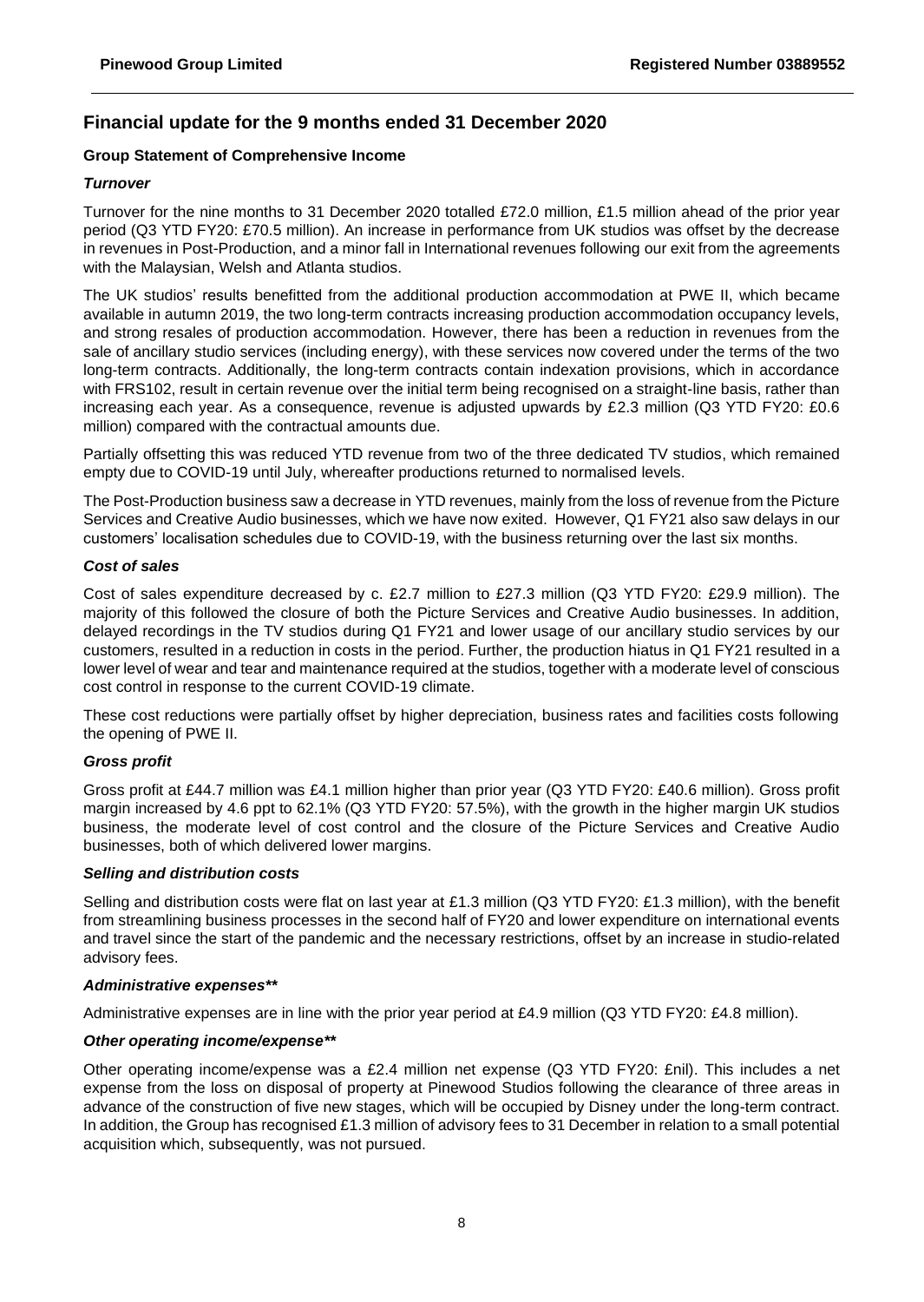## *Operating profit \*\**

Operating profit before adjusted items increased by £1.7 million to £36.1 million and delivered an operating profit margin of 50.2% (Q3 YTD FY20: 48.8%). The advisory fees for the aborted acquisition reduced the Q3 YTD FY21 operating profit margin by 1.7 ppt.

#### *Income from participating interests*

During FY20, the Group held an option to increase its equity holding of PMBS Holding Limited ('PMBS') from 15% to 25%. This resulted in the Group equity accounting for its participating interest, with the exercise of the option completing on 15 June 2020. No profit has been recognised in Q3 YTD FY21. Following the sale of our 40% interest in the Atlanta studios, which completed in August 2019, there is no income in the period, compared with a small positive result in Q3 YTD FY20.

#### *Interest receivable and similar income*

Interest receivable and similar income increased by £2.8 million to £8.6 million (Q3 YTD FY20: £5.8 million). This increase mainly relates to interest earned on the loan to the Group's parent company, originally created in December 2017, and which was increased by £175.0 million following the September 2019 refinancing.

#### *Interest payable and similar charges \*\**

Interest payable and similar charges increased by £4.3 million to £15.2 million (Q3 YTD FY20: £10.9 million), following the refinancing in September 2019, and the increase in the principal amount of senior secured notes, and a £0.2 million higher charge on the interest rate swaps.

#### *Tax charge on profit on ordinary activities\*\* <sup>+</sup>*

Excluding the impact of adjusted items, the tax charge on profit on ordinary activities increased by £0.8 million to £7.0 million (Q3 YTD FY20: £6.2 million), with an effective tax rate of 23.8% (Q3 YTD FY20: 21.0%). The increase in rate this year is connected with a higher level of non-allowable depreciation and other expenses, and the non-deductible loss on disposal of property.

\*\* Excluding adjusted items

<sup>+</sup> Tax for Q3 YTD FY20 has been re-allocated between the 'adjusted' income statement and adjusting items by £0.2m. This was correctly reflected for the full year in Q4 YTD FY20 reporting

## *Adjusted items*

The Group presents its results in the statement of comprehensive income to separately identify the impact of certain items ("adjusted items") in order to provide a clear and consistent presentation of the underlying operating performance of the Group. Adjusted items are transactions that are unusual in size or nature or have limited predictive value such as disposals, discontinued operations, impairments, certain fair value remeasurements and other significant items where the Group considers separate disclosure would be useful.

During the 9 months to 31 December 2020, the following items have been presented as adjusted items:

- Other operating income (£0.5 million gain): The sales and marketing arrangement with the Atlanta studios was terminated in Q3 FY21, and £0.5 million of unamortised deferred trademark royalties in connection with Pinewood Forest LLC, originally recognised on balance sheet in 2016, were released to the income statement;
- Fair value gain on loan to participating interests (£2.0 million gain): In June 2020, the step-up associated with the Group's investment in PMBS completed for £nil consideration. The Group also received additional loan notes from PMBS for £nil consideration. These were recognised on the balance sheet at a fair value of £2.0 million, resulting in a corresponding gain in the income statement; and
- A tax charge of £0.6 million in relation to the items above and a small catch up on tax from the sale of the Group's equity interest in the Atlanta studios.

The prior year includes i) £0.7 million income in relation to the early termination of the sales and marketing arrangement with the Malaysian studios, ii) a cost of £0.1 million for restructuring activities within ceased operations, iii) a £1.7 million charge in connection with the option to increase the Group's holding in PMBS from 15% to 25%, iv) £2.6 million of stamp duty land tax paid in connection with Shepperton Studios, v) a £1.8 million loss on disposal of the Group's share in Pinewood Atlanta studios, vi) £11.8 million of interest payable and similar charges in relation to the refinancing in September 2019 and vii) a £1.8 million tax credit, thereon.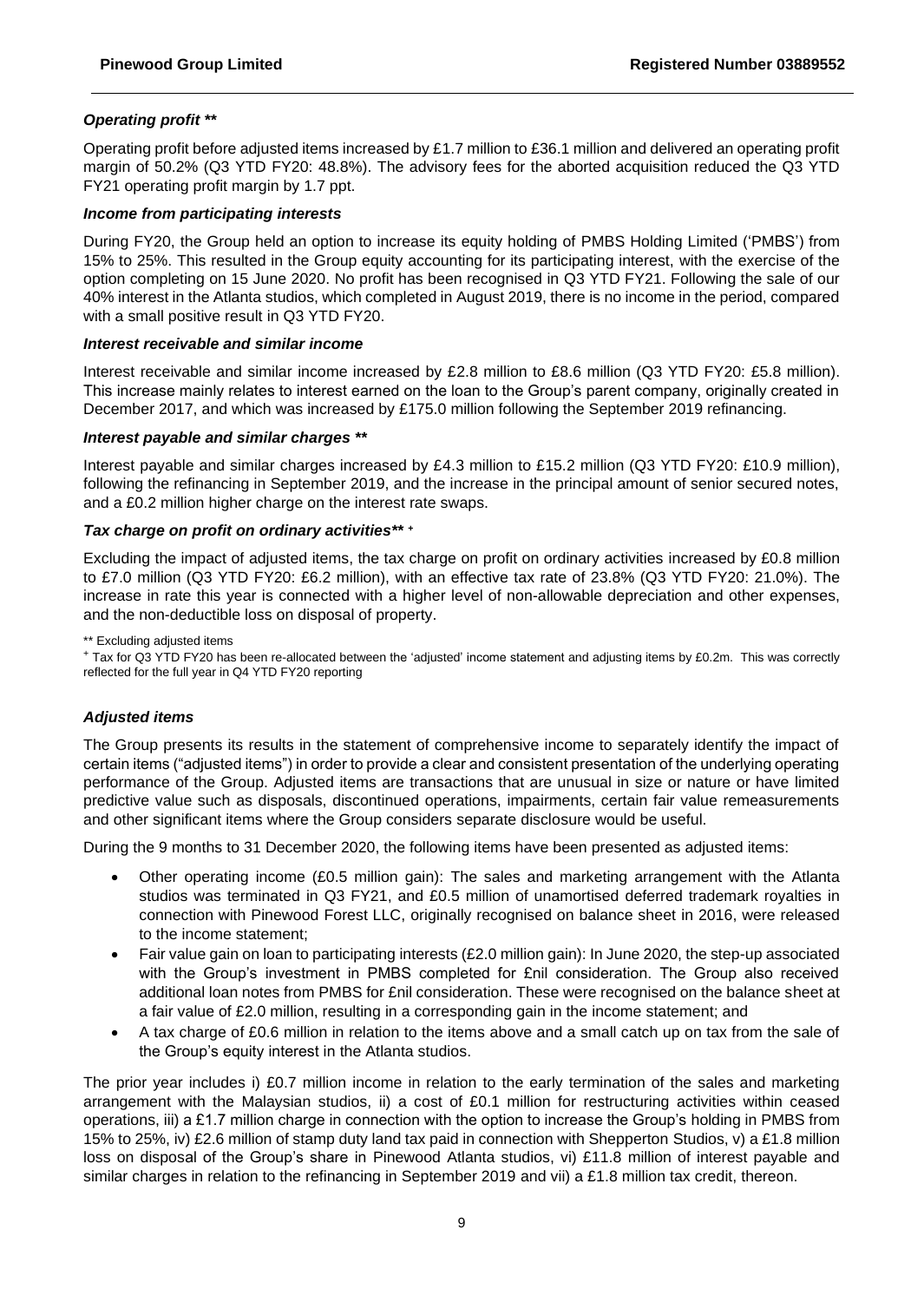## **Liquidity and capital resources**

## *Cash flow*

The cash balance at 31 December 2020 was £128.3 million compared with a balance at 31 March 2020 of £92.7 million. The movement in cash since 31 March 2020 is attributable to a cash inflow of £36.0 million (Q3 YTD FY20: inflow of £59.9 million) and a negligible foreign exchange loss. The prior period included the net cash benefit from the refinancing in September 2019 and a number of adjusted items, whereas there is no overall cash impact from adjusted items in the nine months to 31 December 2020.

## *Net cash inflow from operating activities*

Net cash inflow from operating activities increased period on period by £5.4 million to £56.5 million (Q3 YTD FY20: £51.1 million), due to several key factors.

Firstly, there has been an £7.2 million improvement in cash flows before movements in working capital to £47.0 million (Q3 YTD FT20: £39.8 million), due to the non-repeat of £2.6 million of stamp duty land tax paid in the prior year in connection with the restructure of the Group's property portfolio, £0.5 million of adjusted income from the release of a trademark royalty at the end of the arrangement with the Atlanta studios in Q3 FY21, and the improved trading results described above, but excluding the non-cash impact of £1.1 million higher depreciation and amortisation and the £1.9 million loss on disposal of fixed assets in Q3 YTD FY21.

Secondly, there has been a £5.9 million reduction from working capital. This is due to higher resale cash settlements, the unwind of the trademark royalty (mentioned above), the commencement of the two long-term contracts where cash is paid in advance, which is partially offset by timing on VAT payments in Q3 YTD FY21.

The Group has also paid £4.4 million lower net interest, mainly due to Q3 YTD FY20 including a £5.9 million make-whole payment and 9-months of interest paid in relation to the original £250.0 million loan notes as a result of the refinancing, whereas Q3 YTD FY21 includes only 6-months of interest paid on the higher debt position++ . Finally, net tax paid is £0.4 million higher than the prior year period, with corporation tax refunds in FY20, which are not repeated this year, in relation to both a taxable loss claim in the US and a film production company which is now inactive.

## *Net cash outflow from investing activities*

Net cash outflow from investing activities was £20.5 million compared with £209.4 million in Q3 YTD FY20. Q3 YTD FY21 included net expenditure in relation to our growth projects (including the acquisition of land adjacent to Pinewood, the REO programme, progressing planning applications at Pinewood and Shepperton, and the completion of the final workshop on PWE II) and other lifecycle capital expenditure. The prior year period comprised £46.5 million of capital expenditure principally in relation to the development of PWE II, £175.0 million of cash from the refinancing being lent to the Group's parent company, partially reduced by £12.1 million of cash receipts from the sale of the Group's equity interest in the Atlanta studios.

#### *Net cash flow from financing*

Net cash outflow from financing was £nil in the quarter (Q3 FY 2020: £218.2 million). The prior year mainly reflected cash movements from the refinancing on 25 September 2019, with a net £300.0 million increase in senior secured notes, of which £75.0 million was paid as a dividend to the Group's parent company and £6.6 million paid in arrangement fees.

++ Debt position represents Senior secured notes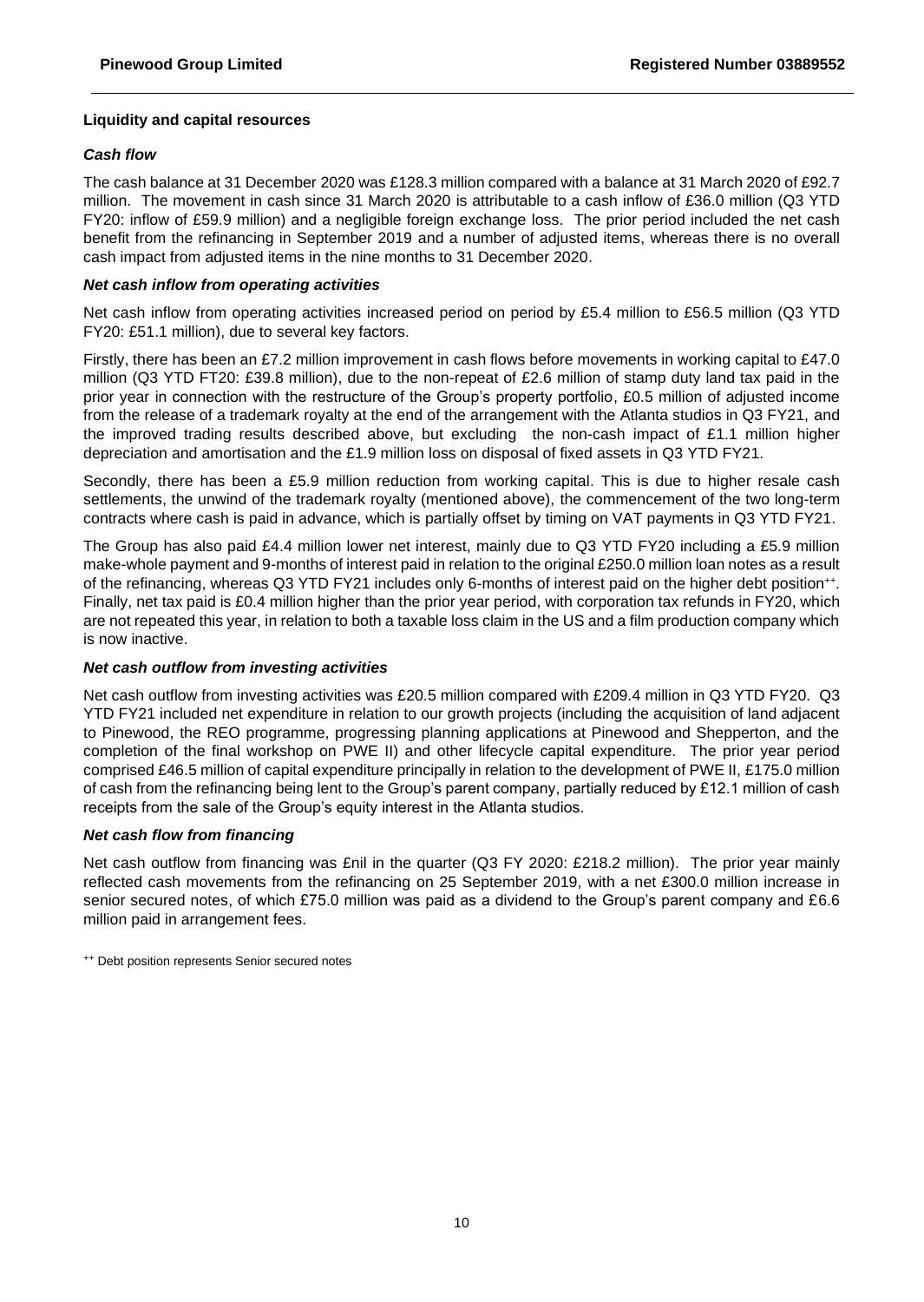# **Pinewood Group Limited**

# **Interim condensed consolidated financial statements**

**Period ended 31 December 2020**

Company Registration Number: 03889552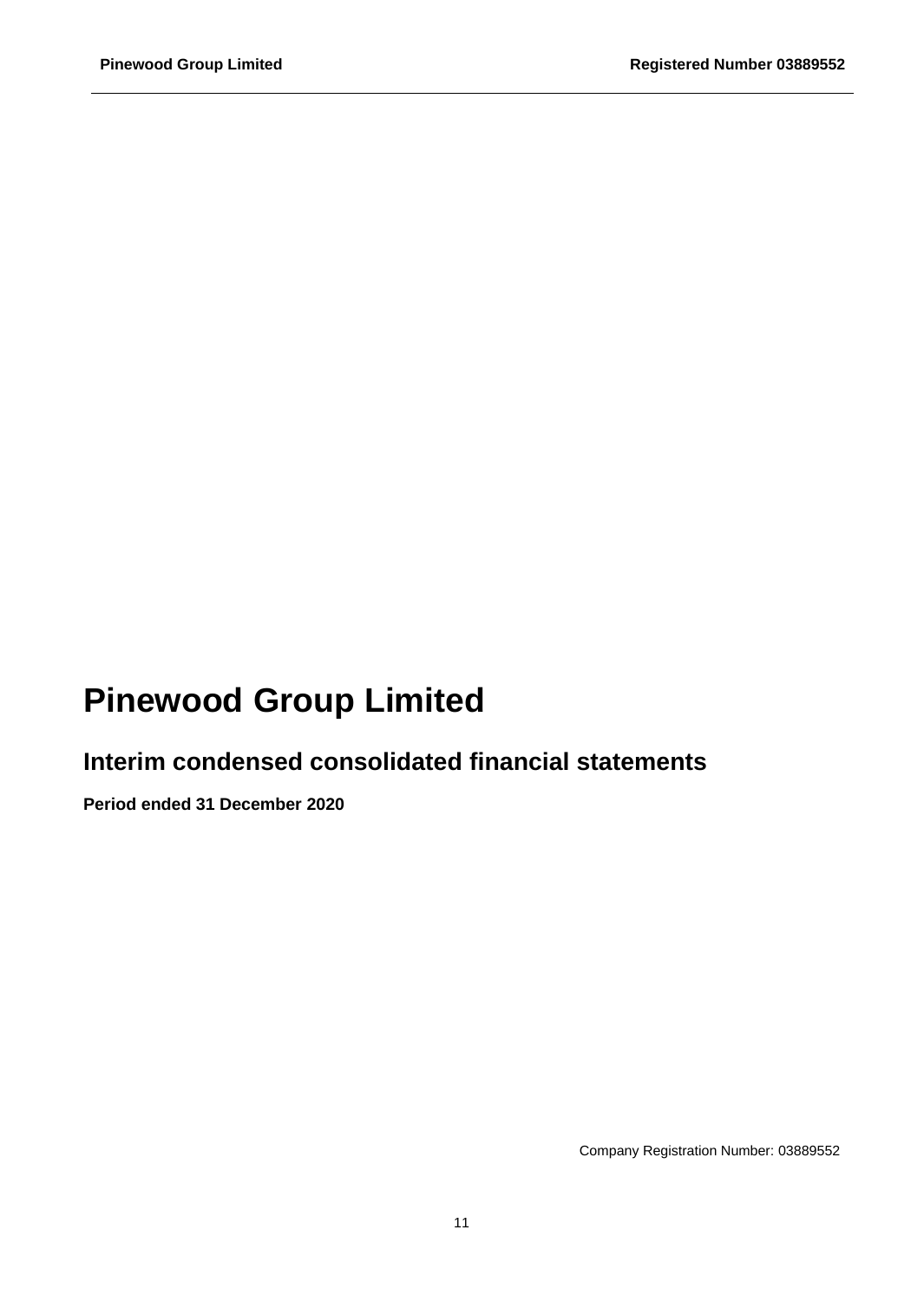## **Group Statement of Comprehensive Income**

for the nine month period ended 31 December 2020

|                                                                     |                |           | 9 months ended 31 Dec 2020    |              |                          | 9 months ended 31 Dec 2019    |           | Full year<br>31 Mar<br>2020 |
|---------------------------------------------------------------------|----------------|-----------|-------------------------------|--------------|--------------------------|-------------------------------|-----------|-----------------------------|
|                                                                     |                | Adjusted  | Adjusted<br>items<br>(Note 1) | <b>Total</b> | Adjusted                 | Adjusted<br>items<br>(Note 1) | Total     | Total                       |
|                                                                     | Note           | £'000     | £'000                         | £'000        | £'000                    | £'000                         | £'000     | £'000                       |
| <b>Turnover</b>                                                     |                | 71,990    | $\blacksquare$                | 71,990       | 70,491                   | $\blacksquare$                | 70,491    | 96,392                      |
| Cost of sales                                                       |                | (27, 268) | ۰                             | (27, 268)    | (29, 939)                | $\overline{\phantom{a}}$      | (29, 939) | (40, 369)                   |
| <b>Gross profit</b>                                                 |                | 44,722    | ٠                             | 44,722       | 40,552                   | $\blacksquare$                | 40,552    | 56,023                      |
| Selling & distribution costs                                        |                | (1,286)   |                               | (1,286)      | (1,326)                  | -                             | (1,326)   | (1,574)                     |
| Administrative expenses                                             |                | (4, 875)  | $\blacksquare$                | (4, 875)     | (4,843)                  | (1, 105)                      | (5,948)   | (8,067)                     |
| Other operating income/(expenses)                                   |                | (2, 445)  | 542                           | (1,903)      | $\blacksquare$           | (2,643)                       | (2,643)   | (737)                       |
| Operating profit/(loss)                                             | $\overline{2}$ | 36,116    | 542                           | 36,658       | 34,383                   | (3,748)                       | 30,635    | 45,645                      |
| Loss on disposal of participating interests                         |                |           |                               |              | $\overline{\phantom{a}}$ | (1,773)                       | (1,773)   | (1,816)                     |
| Fair value gain on loan to participating<br>interests               |                |           | 2,014                         | 2,014        |                          |                               |           |                             |
| Income from participating interests                                 |                |           |                               |              | 57                       |                               | 57        | 57                          |
| Interest receivable and similar income                              | 3              | 8,638     |                               | 8,638        | 5,776                    |                               | 5,776     | 8,577                       |
| Interest payable and similar charges                                | 4              | (15, 226) |                               | (15, 226)    | (10, 890)                | (11,808)                      | (22, 698) | (28, 141)                   |
| Profit/(loss) before taxation                                       |                | 29,528    | 2,556                         | 32,084       | 29,326                   | (17, 329)                     | 11,997    | 24,322                      |
| Tax (charge)/credit                                                 | 5              | (7,015)   | (617)                         | (7,632)      | (6, 161)                 | 1,846                         | (4, 315)  | (5,939)                     |
| Profit/(loss) after taxation attributable<br>to equity shareholders |                | 22,513    | 1,939                         | 24,452       | 23,165                   | (15, 483)                     | 7,682     | 18,383                      |
| Other comprehensive income                                          |                |           |                               |              |                          |                               |           |                             |
| Currency exchange differences                                       |                | (504)     |                               | (504)        | 826                      |                               | 826       | 540                         |
| <b>Total comprehensive income</b>                                   |                | 22,009    | 1,939                         | 23,948       | 23,991                   | (15, 483)                     | 8,508     | 18,923                      |

The notes on pages 17 to 28 form part of these financial statements.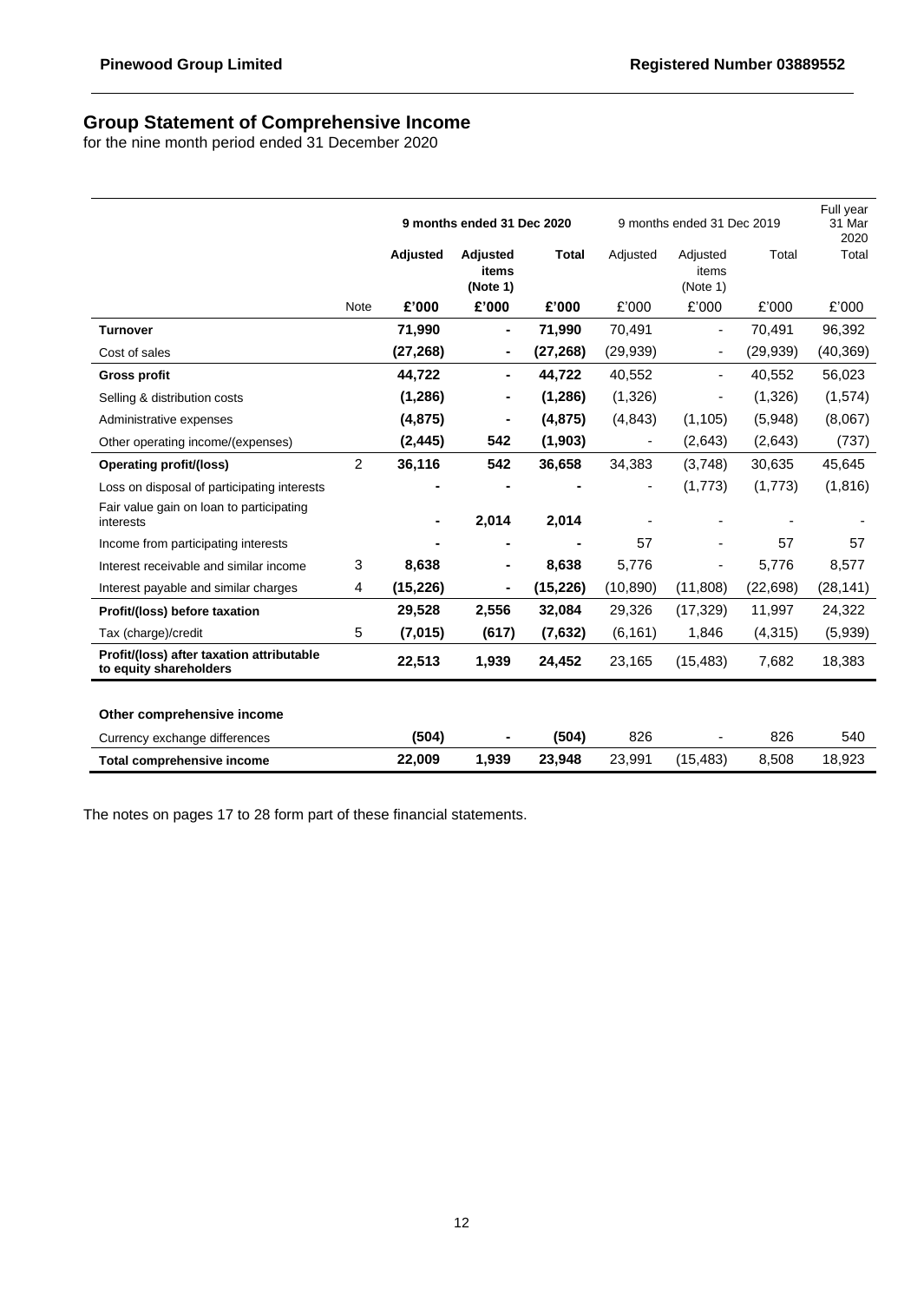## **Group Statement of Financial Position**

as at 31 December 2020

|                                       |                | 31 Dec 2020 | 31 Dec 2019 | 31 Mar 2020 |
|---------------------------------------|----------------|-------------|-------------|-------------|
|                                       | Note           | £'000       | £'000       | £'000       |
| <b>Assets</b>                         |                |             |             |             |
| <b>Non-current assets</b>             |                |             |             |             |
| Intangible assets                     | $\overline{7}$ | 6,008       | 5,263       | 5,638       |
| Property, plant and equipment         | 8              | 316,396     | 301,640     | 303,922     |
| Interests in associates               | 6              | 4,613       | 2,428       | 2,320       |
| Trade and other receivables           | 9              | 325,963     | 314,883     | 317,653     |
|                                       |                | 652,980     | 624,214     | 629,533     |
| <b>Current assets</b>                 |                |             |             |             |
| Inventories                           |                | 55          | 59          | 56          |
| Trade and other receivables           | 9              | 5,327       | 11,698      | 9,269       |
| Cash and cash equivalents             |                | 128,320     | 99,440      | 92,655      |
|                                       |                | 133,702     | 111,197     | 101,980     |
| <b>Total assets</b>                   |                | 786,682     | 735,411     | 731,513     |
| <b>Equity and liabilities</b>         |                |             |             |             |
| Share capital                         | 10             | 1           | 1           | 1           |
| Share premium                         | 11             |             |             |             |
| Capital redemption reserve            | 11             |             |             |             |
| Merger reserve                        | 11             |             |             |             |
| <b>Translation reserve</b>            | 11             | 1,631       | 2,421       | 2,135       |
| Retained earnings                     | 11             | 137,352     | 102,199     | 112,900     |
| <b>Total equity</b>                   |                | 138,984     | 104,621     | 115,036     |
| <b>Non-current liabilities</b>        |                |             |             |             |
| Interest bearing loans and borrowings | 12             | 549,682     | 548,581     | 544,486     |
| Derivative financial instruments      | 13             | 2,798       | 2,241       | 2,743       |
| Deferred tax liabilities              | 5              | 3,856       | 3,127       | 3,587       |
|                                       |                | 556,336     | 553,949     | 550,816     |
| <b>Current liabilities</b>            |                |             |             |             |
| Interest bearing loans and borrowings | 12             |             | 6           |             |
| Trade and other payables              | 14             | 91,362      | 76,835      | 65,661      |
|                                       |                | 91,362      | 76,841      | 65,661      |
| <b>Total liabilities</b>              |                | 647,698     | 630,790     | 616,477     |
| <b>Total equity and liabilities</b>   |                | 786,682     | 735,411     | 731,513     |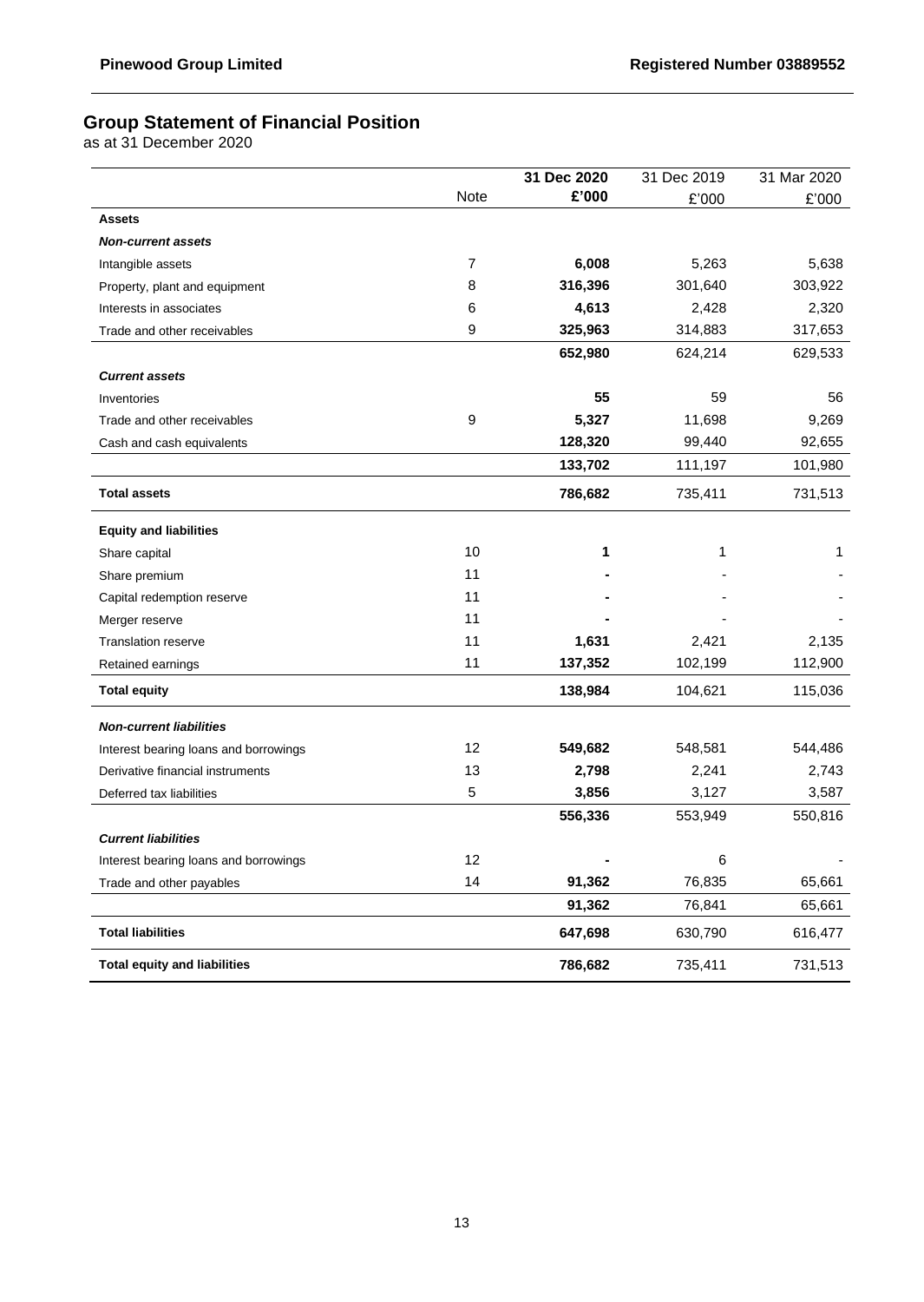## **Group Statement of Cash Flows**

for the nine month period ended 31 December 2020

|                                                                          |                |           | 9 months ended 31 Dec | Year ended  |
|--------------------------------------------------------------------------|----------------|-----------|-----------------------|-------------|
|                                                                          |                | 2020      | 2019                  | 31 Mar 2020 |
|                                                                          | <b>Note</b>    | £'000     | £'000                 | £'000       |
| Cash flow from operating activities:                                     |                |           |                       |             |
| Profit before taxation                                                   |                | 32,084    | 11,997                | 24,322      |
| Adjustments to reconcile profit before taxation<br>to net cash flows:    |                |           |                       |             |
| Depreciation, impairment and amortisation                                | $\overline{c}$ | 8,515     | 7,448                 | 10,957      |
| Loss/(profit) on disposal of joint ventures and investments              |                |           | 1,773                 | (985)       |
| Loss on disposal of property, plant and equipment                        | 2              | 1,857     |                       | 125         |
| Fair value (gain)/loss on investment in participating interests          | 1              | (2,014)   | 1,680                 | 1,680       |
| Income from participating interests                                      |                |           | (57)                  | (57)        |
| Unrealised foreign exchange gains                                        |                | (27)      |                       |             |
| Interest receivable and similar income                                   | 3              | (8,638)   | (5,776)               | (8, 577)    |
| Interest payable and similar charges                                     | 4              | 15,226    | 22,698                | 28,141      |
| Cash flow from operating activities before changes in<br>working capital |                | 47,003    | 39,763                | 55,606      |
| Decrease in trade and other receivables                                  |                | 3,444     | 945                   | 3,645       |
| Decrease/(increase) in inventories                                       |                | 1         | (23)                  | (20)        |
| Increase in trade and other payables                                     |                | 20,720    | 29,151                | 14,937      |
| Cash generated from operations                                           |                | 71,168    | 69,836                | 74,168      |
| Interest paid                                                            |                | (9,794)   | (14,266)              | (23, 769)   |
| Interest received                                                        |                | 49        | 61                    | 334         |
| Corporation tax (paid)/received in respect of FPC activity               |                |           | 316                   | 366         |
| Net corporation tax paid                                                 |                | (4,956)   | (4, 842)              | (6,820)     |
| Net cash flow from operating activities                                  |                | 56,467    | 51,105                | 44,279      |
| Cash flow from/(used in) investing activities:                           |                |           |                       |             |
| Proceeds from disposal of property, plant and equipment                  |                | 195       |                       | 615         |
| Purchase of property, plant and equipment                                |                | (19, 710) | (45, 448)             | (48, 714)   |
| Purchase of intangible assets                                            |                | (977)     | (1,006)               | (1,579)     |
| Proceeds from disposal of joint ventures and investments                 |                |           | 12,069                | 15,358      |
| Loans made to parent undertakings                                        |                |           | (175,000)             | (175,000)   |
| Net cash flow used in investing activities                               |                | (20, 492) | (209, 385)            | (209, 320)  |
| Cash flow (used in)/from financing activities:                           |                |           |                       |             |
| Dividends paid                                                           |                |           | (75,000)              | (75,000)    |
| Repayment of loan notes                                                  |                |           | (250,000)             | (250,000)   |
| Proceeds from issue of loan notes                                        |                |           | 550,000               | 550,000     |
| Payment of loan issue costs and finance arrangement fees                 |                |           | (6,620)               | (6,500)     |
| Repayment of asset financing obligations                                 |                |           | (165)                 | (165)       |
| Net cash flow from financing activities                                  |                |           | 218,215               | 218,335     |
| Net increase in cash and cash equivalents                                |                | 35,975    | 59,935                | 53,294      |
| Currency exchange movement                                               |                | (310)     | (409)                 | (553)       |
| Cash and cash equivalents at the start of the year                       |                | 92,655    | 39,914                | 39,914      |
| Cash and cash equivalents at the end of the period                       |                | 128,320   | 99,440                | 92,655      |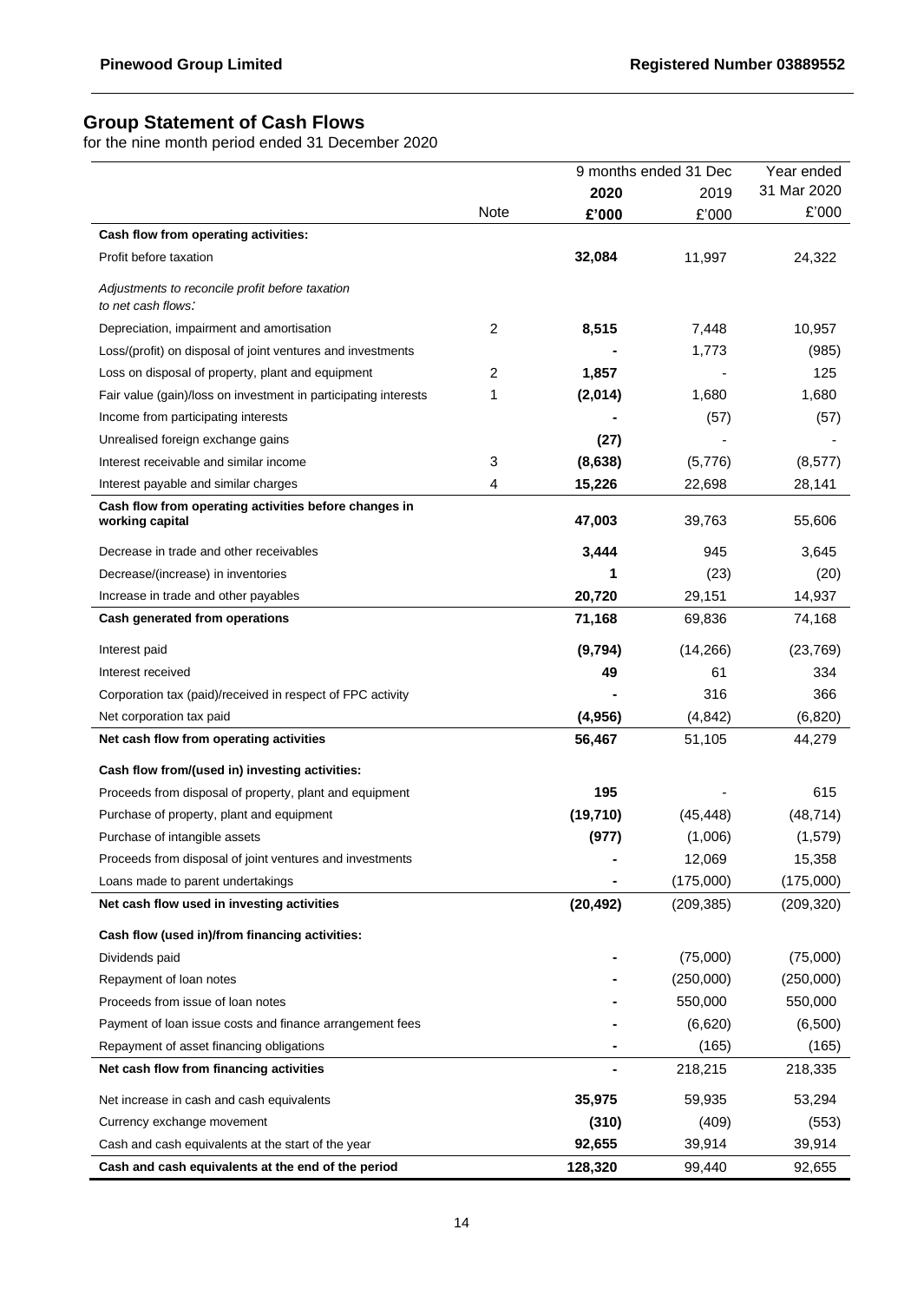## **Reconciliation of Movement in Net Debt**

for the nine month period ended 31 December 2020

|                                                             |            | 9 months ended 31 Dec | Year ended  |
|-------------------------------------------------------------|------------|-----------------------|-------------|
|                                                             | 2020       | 2019                  | 31 Mar 2020 |
|                                                             | £'000      | £'000                 | £'000       |
| Net increase in cash and cash equivalents                   | 35,975     | 59,935                | 53,294      |
| Currency exchange movement                                  | (310)      | (409)                 | (553)       |
| Repayment of loan notes                                     |            | 250,000               | 250,000     |
| Payment of interest on loan notes                           | 8,938      | 7,656                 | 16,842      |
| Loss on extinguishment of loan notes and facilities         |            | (5,919)               | (5,919)     |
| Proceeds from issue of loan notes                           |            | (550,000)             | (550,000)   |
| Payment of loan issue costs and finance arrangement fees    |            | 6,620                 | 6,500       |
| Loan issue costs and finance arrangement fees accrued       |            | 434                   | 40          |
| Repayments of asset financing obligations                   |            | 165                   | 165         |
| Loan arrangement costs recognised within other receivables  |            | (652)                 | (544)       |
| Interest expense on loan notes                              | (14, 134)  | (10, 043)             | (14, 728)   |
| Other non-cash movement                                     |            |                       | 6           |
| Movement in net debt                                        | 30,469     | (242, 213)            | (244, 897)  |
| Net debt at the start of the year                           | (451,831)  | (206,934)             | (206,934)   |
| Net debt at the end of the period                           | (421,362)  | (449, 147)            | (451, 831)  |
| Net debt at the end of the period excluding restricted cash | (421, 429) | (449, 200)            | (451, 869)  |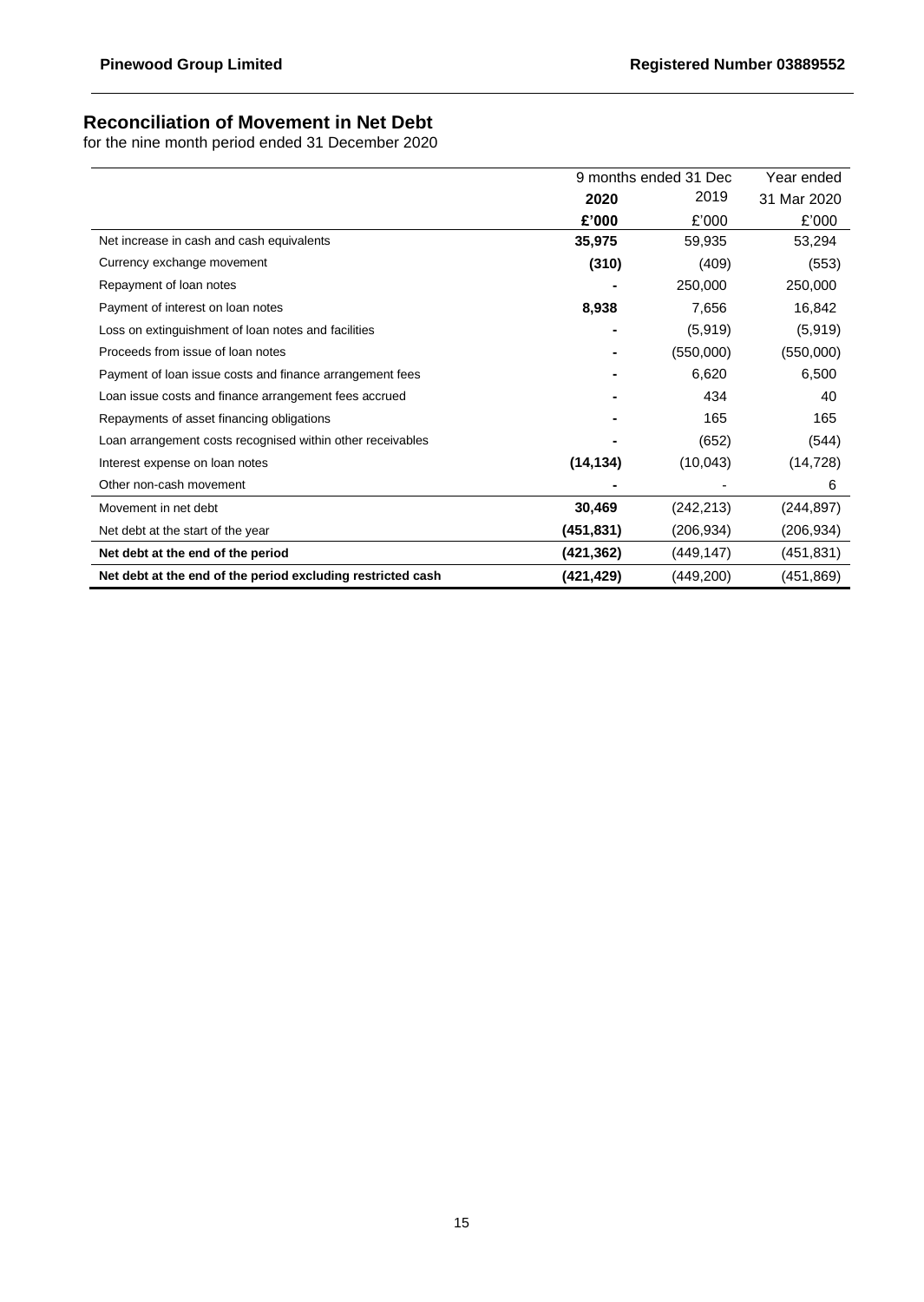## **Group Statement of Changes in Equity**

for the nine month period ended 31 December 2020

|                                            | <b>Share</b><br>capital | <b>Share</b><br>premium | <b>Translation</b><br>reserve | Other<br>reserves            | <b>Retained</b><br>earnings | <b>Total</b><br>equity |
|--------------------------------------------|-------------------------|-------------------------|-------------------------------|------------------------------|-----------------------------|------------------------|
|                                            | £'000                   | £'000                   | £'000                         | £'000                        | £'000                       | £'000                  |
| At 01 April 2020                           | 1                       |                         | 2,135                         |                              | 112,900                     | 115,036                |
| Profit for the period                      |                         |                         |                               | -                            | 24,452                      | 24,452                 |
| Currency exchange differences              |                         |                         | (504)                         | $\blacksquare$               |                             | (504)                  |
| Total comprehensive income for the period  |                         | $\blacksquare$          | (504)                         | $\qquad \qquad \blacksquare$ | 24,452                      | 23,948                 |
| At 31 December 2020                        | 1                       |                         | 1,631                         | $\blacksquare$               | 137,352                     | 138,984                |
|                                            |                         |                         |                               |                              |                             |                        |
| At 01 April 2019                           | 5,741                   | 76,696                  | 1,595                         | 483                          | 86,598                      | 171,113                |
| Profit for the year                        |                         |                         |                               |                              | 18,383                      | 18,383                 |
| Currency exchange differences              |                         |                         | 540                           | ۰                            |                             | 540                    |
| Total comprehensive income for the year    |                         |                         | 540                           | $\overline{\phantom{m}}$     | 18,383                      | 18,923                 |
| Equity dividends                           |                         |                         |                               |                              | (75,000)                    | (75,000)               |
| Reduction in share capital                 | (5,740)                 |                         |                               |                              | 5,740                       |                        |
| Cancellation of share premium account      |                         | (76, 696)               |                               | $\overline{\phantom{0}}$     | 76,696                      |                        |
| Shares issued and allotted as bonus shares | 204,183                 |                         |                               | (483)                        | (203, 700)                  |                        |
| Cancellation of bonus shares               | (204, 183)              |                         |                               | $\qquad \qquad \blacksquare$ | 204,183                     |                        |
| At 31 March 2020                           | 1                       |                         | 2,135                         |                              | 112,900                     | 115,036                |
|                                            |                         |                         |                               |                              |                             |                        |
| At 01 April 2019                           | 5,741                   | 76,696                  | 1,595                         | 483                          | 86,598                      | 171,113                |
| Profit for the period                      |                         |                         |                               |                              | 7,682                       | 7,682                  |
| Currency exchange differences              |                         |                         | 826                           | ÷                            |                             | 826                    |
| Total comprehensive income for the period  |                         |                         | 826                           | ä,                           | 7,682                       | 8,508                  |
| Equity dividends                           |                         |                         |                               |                              | (75,000)                    | (75,000)               |
| Reduction in share capital                 | (5,740)                 |                         |                               |                              | 5,740                       |                        |
| Cancellation of share premium account      |                         | (76, 696)               |                               | ٠                            | 76,696                      |                        |
| Shares issued and allotted as bonus shares | 204,183                 |                         |                               | (483)                        | (203, 700)                  |                        |
| Cancellation of bonus shares               | (204, 183)              |                         |                               | $\overline{\phantom{0}}$     | 204,183                     |                        |
| At 31 December 2019                        | 1                       | L,                      | 2,421                         | ÷,                           | 102,199                     | 104,621                |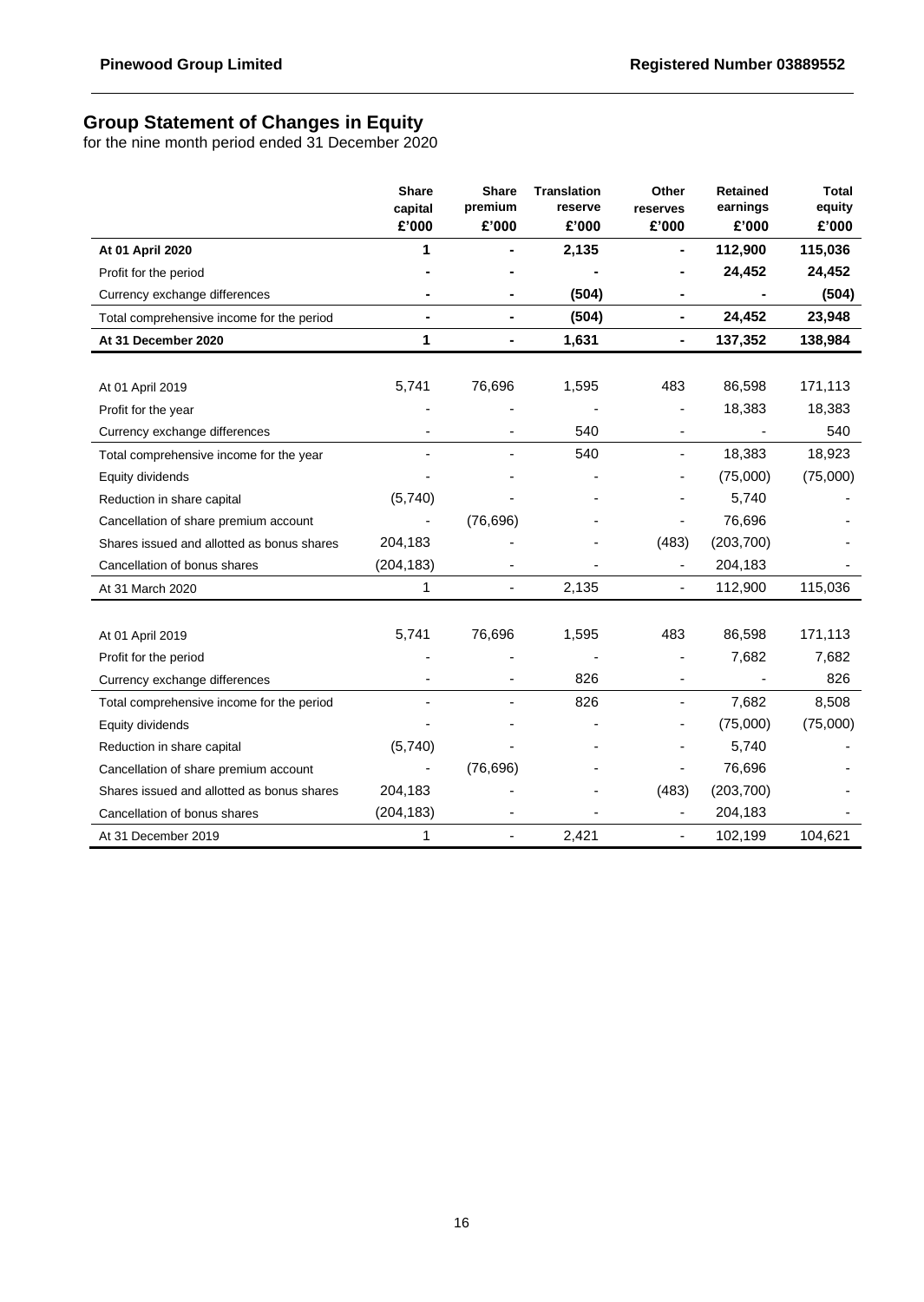for the nine month period ended 31 December 2020

## **1 Adjusted items**

The Group separately presents, as adjusted items, gains and losses on major disposals, certain remeasurements and other significant items. All of the adjusted items shown below are transactions that are either unusual in size or nature or have limited predictive value. Providing additional information on adjusted items and presenting them separately from the total statutory performance of the Group is considered helpful in order to provide a consistent presentation of the underlying operating performance of the Group.

|                                                                   | 9 months ended 31 Dec |           | Year ended  |
|-------------------------------------------------------------------|-----------------------|-----------|-------------|
|                                                                   | 2020                  | 2019      | 31 Mar 2020 |
| Income/(expense)                                                  | £'000                 | £'000     | £'000       |
| Administrative expenses:                                          |                       |           |             |
| <b>Restructuring costs</b>                                        |                       | (92)      | (426)       |
| Termination of agreement with Pinewood Iskandar Malaysia Studios  |                       | 667       | 672         |
| Fair value adjustment on PMBS Holding Limited ("PMBS")            |                       | (1,680)   | (1,680)     |
| Administrative expenses adjusted items                            |                       | (1, 105)  | (1, 434)    |
| Other operating income/(expenses):                                |                       |           |             |
| Termination of agreement with Pinewood Forest                     | 542                   |           |             |
| Stamp duty land tax                                               |                       | (2,643)   | (2,643)     |
| Profit on disposal of POP Global Ltd                              |                       |           | 2,801       |
| Impairment of property, plant and equipment                       |                       |           | (770)       |
| Other operating income/(expenses) adjusted items                  | 542                   | (2,643)   | (612)       |
| Loss on disposal of participating interests adjusted items        |                       | (1,773)   | (1, 816)    |
| Fair value gain on loan to participating interests adjusted items | 2,014                 |           |             |
| Interest payable and similar charges:                             |                       |           |             |
| Settlement payment due on bond redemption                         |                       | (5,889)   | (5,889)     |
| Loss on extinguishment of loan notes and facilities               |                       | (5,919)   | (5,919)     |
| Interest payable and similar charges adjusted items               |                       | (11, 808) | (11,808)    |
| Tax (charge)/credit on adjusted items                             | (617)                 | 1,846     | 1,668       |
| Adjusted items per statement of comprehensive income              | 1,939                 | (15, 483) | (14,002)    |

#### **9 months to 31 December 2020**

#### *Other operating income/(expenses)*

In October 2020, the Group formally ended its relationship with its former joint venture, Pinewood Atlanta Studios, following disposal of the Group's equity investment in 2019. Subsequent to the sale, the Group continued its previous licence arrangement with the Pinewood Forest complex, owned by Pinewood Atlanta Studios. This arrangement was terminated in October 2020 and resulted in a £0.5 million credit recognised within other operating income/(expenses).

#### *Administrative expenses*

In June 2020, the step-up associated with the Group's investment in PMBS completed for £nil consideration. The step-up resulted in the Group's equity interest in PMBS increasing from 15% to 25% and the issue by PMBS to the Group of additional loan notes with a face value of £2.0 million. The additional loan notes were initially recognised on the balance sheet at fair value, estimated to be the face value, resulting in a corresponding gain in the income statement of £2.0 million.

#### *Tax on adjusted items*

The tax charge for the period to 31 December 2020 includes £0.1 million associated with the disposal of participating interests recorded in the previous year.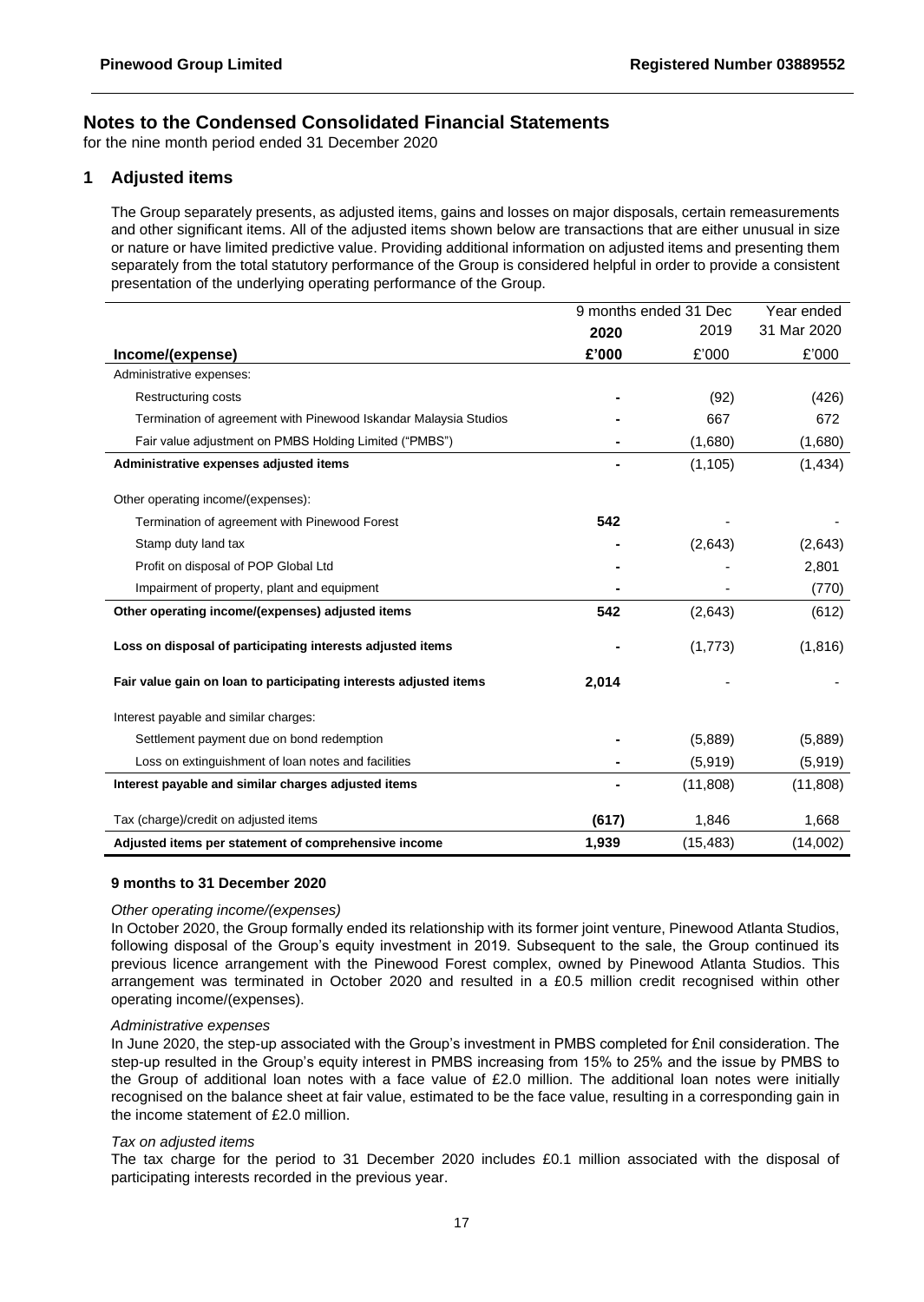for the nine month period ended 31 December 2020

## **1 Adjusted items (continued)**

#### **Year to 31 March 2020**

#### *Administrative expenses*

In July 2019, the Group announced that its collaboration with Pinewood Iskandar Malaysia Studios ended by mutual agreement. The early termination of this agreement resulted in a receipt of £0.7 million, net of costs, which was credited to the Statement of Comprehensive Income in the year to 31 March 2020.

In 2015, the Group entered into an agreement to acquire a 15% equity interest in PMBS and its wholly owned subsidiary Pinewood MBS Lighting Limited, a company that was subsequently granted an arrangement to provide lighting services at the Group's UK facilities. The agreement included an option to step-up the Group's equity interest in PMBS to 25% after 5 years for £nil consideration. In December 2019, the option became exercisable and led to the reclassification of PMBS as an associate prospectively from that date and the reversal of £1.7 million previously recognised fair value gains down to the original cost of £nil.

#### *Other operating income/(expenses)*

In October 2019, a restructure was undertaken to optimise ownership of the Group's property portfolio across subsidiary undertakings. The exercise included a transaction subject to stamp duty land tax and an amount of £2.6 million land transfer tax was subsequently calculated and paid in the year. The restructure is expected to facilitate current and future commercial arrangements.

In February 2020, the Group received £2.8 million for the sale of its interest in POP Global Ltd. The investment was previously fully impaired and held at £nil cost.

During the year to 31 March 2020, the Group reviewed the Creative Services operations and closed the Picture Services and Creative Audio business lines. Property, plant and equipment associated with these business lines were assessed and impaired down to their realisable value, resulting in an impairment charge of £0.8 million.

#### *Loss on disposal of joint ventures*

In August 2019, the Group completed the sale of its equity investment in Pinewood Atlanta Studios to its joint venture partner for proceeds, net of costs, of £12.6 million, recording a loss on disposal of £1.8 million. The sale agreement contained earnout provisions linked to the financial performance of the studios for the year ended 31 December 2019. The sale proceeds include £0.6 million relating to earnout payments received following the disposal.

#### *Interest payable and similar charges*

In September 2019, the Group issued £550 million aggregate principal amount of 3.25% Senior Secured Notes due 2025 and agreed an extended revolving credit facility. Part of the proceeds from the issue was used to fully redeem the Group's previous £250 million 3.75% Senior Secured Notes due 2023. The early redemption of the previous loan notes included a "makewhole" payment of £5.9 million to the bondholders. In addition, the derecognition of the previous loan notes and facility fees held at amortised cost resulted in an extinguishment charge of £5.9 million. Both the makewhole payment and extinguishment charge have been presented as adjusted items within interest payable and similar charges.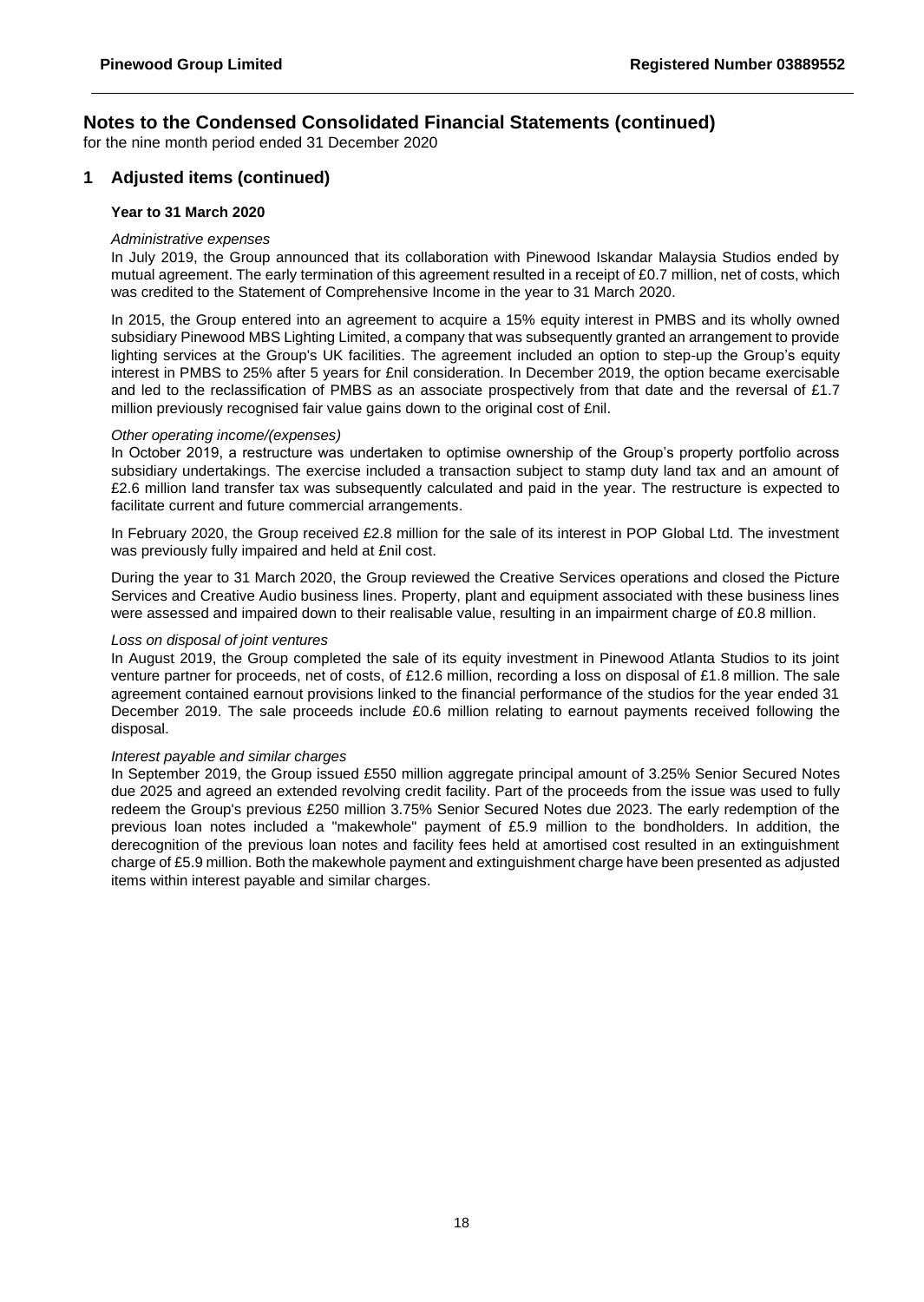for the nine month period ended 31 December 2020

## **2 Operating profit**

|                                                        | 9 months ended 31 Dec |       | Year ended  |
|--------------------------------------------------------|-----------------------|-------|-------------|
|                                                        | 2020                  | 2019  | 31 Mar 2020 |
| Operating profit is stated after charging/(crediting): | £'000                 | £'000 | £'000       |
| Depreciation of property, plant and equipment          | 7,772                 | 7,025 | 9,624       |
| Impairment of property, plant and equipment            | -                     |       | 770         |
| Loss on disposal of property, plant and equipment      | 1.857                 |       | 125         |
| Operating lease payments                               | 958                   | 801   | 1,061       |
| Amortisation of software                               | 323                   |       |             |
| Amortisation of goodwill                               | 420                   | 423   | 563         |
| Net foreign exchange (gains)/losses                    | (33)                  | (13)  | 3           |

Depreciation charges and amortisation of software are included within cost of sales, amortisation of goodwill is included within administrative expenses, profit or loss on disposal and impairments are included within other operating income/expenses.

## **3 Interest receivable and similar income**

|                                                         |                | 9 months ended 31 Dec | Year ended  |  |
|---------------------------------------------------------|----------------|-----------------------|-------------|--|
|                                                         | 2020           | 2019                  | 31 Mar 2020 |  |
|                                                         | £'000          | £'000                 | £'000       |  |
| On financial assets measured at amortised cost:         |                |                       |             |  |
| Interest receivable from joint ventures and associates  | 279            | 19                    | 46          |  |
| Interest receivable on loan due from parent undertaking | 8,310          | 5,514                 | 8,284       |  |
| Bank interest receivable                                | 49             | 61                    | 127         |  |
|                                                         | 8,638          | 5,594                 | 8,457       |  |
| On financial assets measured at fair value:             |                |                       |             |  |
| Loan interest receivable                                | $\blacksquare$ | 182                   | 120         |  |
|                                                         |                | 182                   | 120         |  |
|                                                         | 8,638          | 5,776                 | 8,577       |  |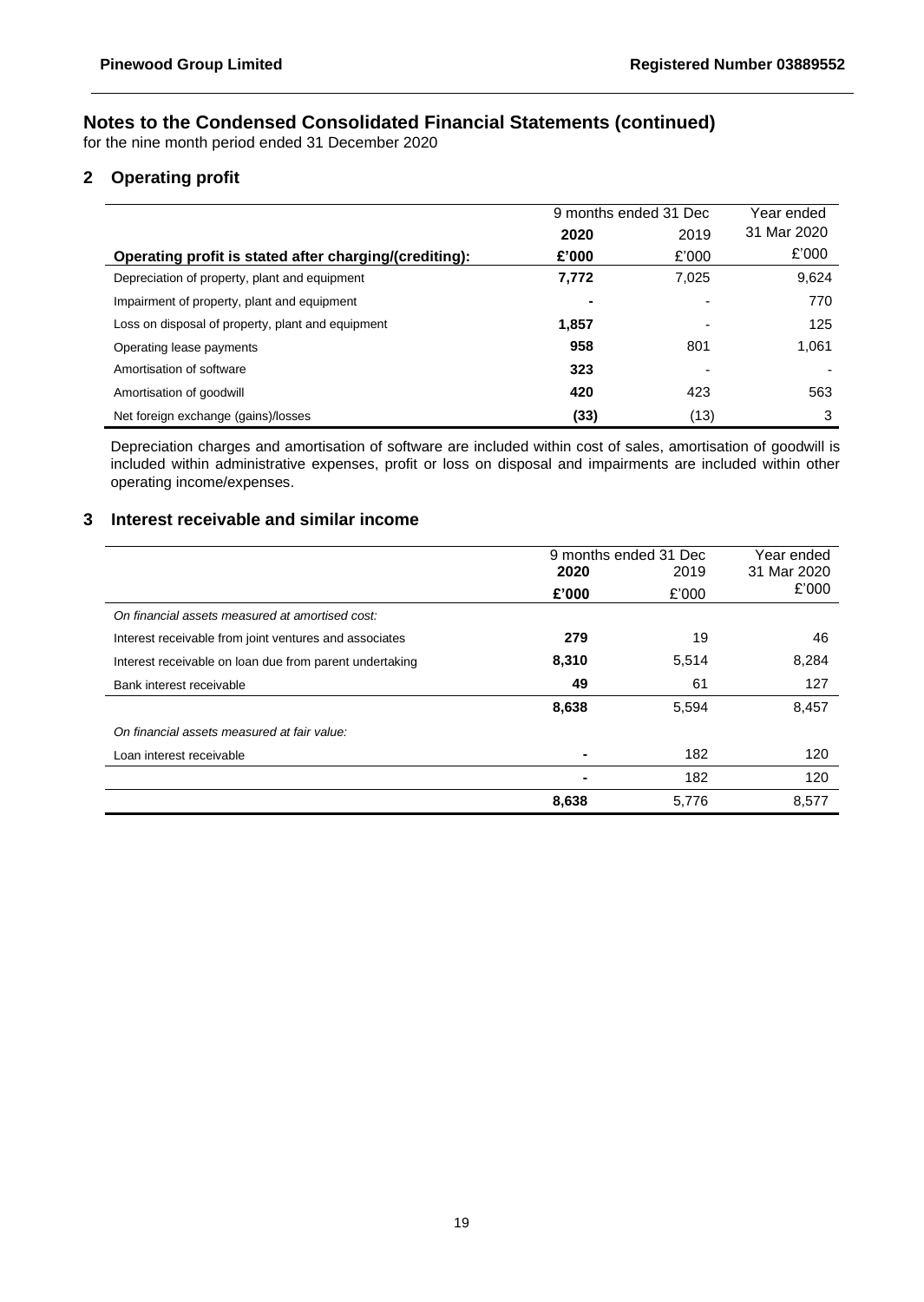for the nine month period ended 31 December 2020

## **4 Interest payable and similar charges**

|                                                          |        | 9 months ended 31 Dec | Year ended  |
|----------------------------------------------------------|--------|-----------------------|-------------|
|                                                          | 2020   | 2019                  | 31 Mar 2020 |
|                                                          | £'000  | £'000                 | £'000       |
| On financial instruments measured at amortised cost:     |        |                       |             |
| <b>Senior Secured Notes</b>                              | 14,134 | 10,043                | 14,728      |
| Loss on extinguishment of loan notes and facilities      | ۰      | 11,808                | 11,808      |
|                                                          | 14,134 | 21,851                | 26,536      |
| On financial instruments measured at fair value:         |        |                       |             |
| Interest rate swap payments                              | 684    | 472                   | 634         |
| Fair value movements of derivative financial instruments | 55     | 35                    | 538         |
|                                                          | 739    | 507                   | 1,172       |
| Not on financial instruments:                            |        |                       |             |
| Finance lease interest                                   |        | 37                    | 54          |
| Other interest                                           | 353    | 303                   | 379         |
|                                                          | 353    | 340                   | 433         |
|                                                          | 15,226 | 22,698                | 28,141      |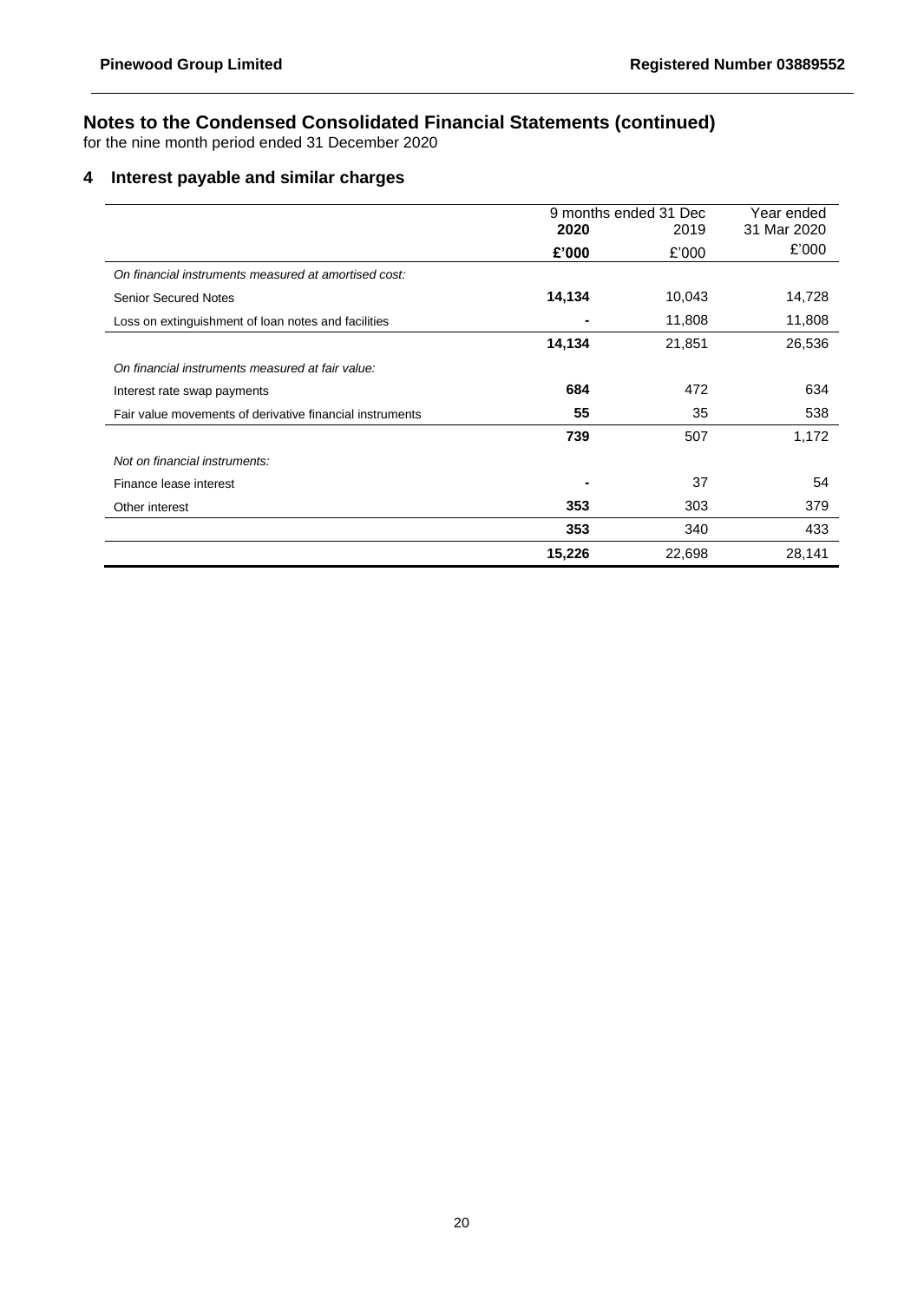for the nine month period ended 31 December 2020

## **5 Tax**

|                                                                          |       | 9 months to 31 Dec | Year ended  |
|--------------------------------------------------------------------------|-------|--------------------|-------------|
|                                                                          | 2020  | 2019               | 31 Mar 2020 |
| (a) Analysis of charge for the period:                                   | £'000 | £'000              | £'000       |
| Current tax:                                                             |       |                    |             |
| UK corporation tax charge                                                | 5,589 | 3,030              | 3,919       |
| Amounts payable for group tax relief                                     | 1,425 | 765                | 1,617       |
| Foreign corporation tax                                                  | 209   | 626                | 629         |
| Foreign tax suffered                                                     | 55    | 55                 | 73          |
| UK Film tax relief                                                       |       |                    | 3           |
| Double taxation credit                                                   | (39)  | (39)               | (51)        |
| Amounts under/(over) provided in previous years                          | 117   |                    | (583)       |
|                                                                          | 7,356 | 4,437              | 5,607       |
| Deferred tax:                                                            |       |                    |             |
| Relating to origination and reversal of temporary differences            | 276   | (122)              | 313         |
| Effect of change in deferred tax rates                                   |       |                    | 301         |
| Amounts over provided in previous years                                  |       |                    | (282)       |
|                                                                          | 276   | (122)              | 332         |
| Tax charge in the Group statement of comprehensive income                | 7,632 | 4,315              | 5,939       |
|                                                                          |       |                    |             |
| The tax charge in the Group statement of comprehensive income comprises: |       |                    |             |
| Tax on profit before adjusted items                                      | 7,015 | 6,161              | 8,469       |
| UK Film tax relief                                                       |       |                    | 3           |
| Amounts over provided in previous years before adjusted items            |       |                    | (865)       |
| Amounts under provided in previous years on adjusted items               | 117   |                    |             |
| Tax charge/(credit) on adjusted items                                    | 500   | (1,846)            | (1,668)     |
| Tax charge in the Group statement of comprehensive income                | 7,632 | 4,315              | 5,939       |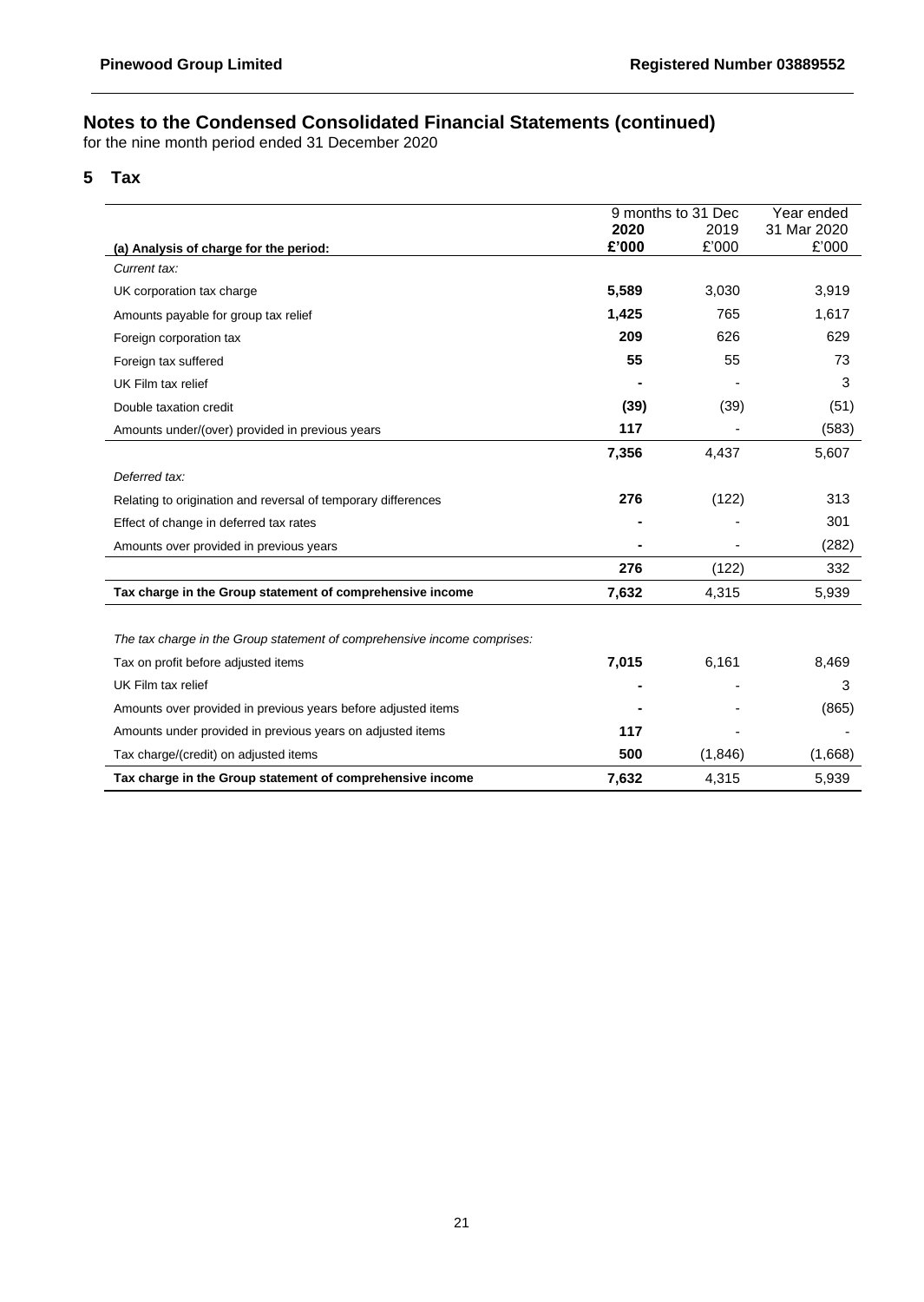for the nine month period ended 31 December 2020

## **5 Tax (continued)**

|                                                                            |          | 9 months to 31 Dec | Year ended  |
|----------------------------------------------------------------------------|----------|--------------------|-------------|
|                                                                            | 2020     | 2019               | 31 Mar 2020 |
| (b) Factors affecting taxation charge for the period:                      | £'000    | £'000              | £'000       |
| Profit before tax                                                          | 32,084   | 11,997             | 24,322      |
| Profit multiplied by the standard rate of corporation tax in the UK of 19% | 6,096    | 2,279              | 4,621       |
| Adjustments in respect of:                                                 |          |                    |             |
| UK Film tax relief                                                         |          |                    | 3           |
| Corporation tax under/(over) provided in previous years                    | 117      |                    | (583)       |
| Deferred tax overprovided in previous years                                |          |                    | (282)       |
| Non-allowable depreciation on buildings                                    | 707      | 454                | 720         |
| Amortisation of goodwill                                                   | 80       | 80                 | 106         |
| Gain on disposal of joint venture                                          |          |                    | 922         |
| Other non-allowable expenses                                               | 588      | 1,286              | 278         |
| Unrelieved tax losses                                                      |          |                    | 9           |
| Double taxation relief                                                     | (39)     | (39)               | (51)        |
| Overseas tax at different rates                                            | 83       | 241                | (68)        |
| Group tax relief                                                           | (1, 425) | (765)              | (1,617)     |
| Amounts payable for group tax relief                                       | 1,425    | 765                | 1,617       |
| Land remediation relief                                                    |          |                    | (39)        |
| Deferred tax - effect of taxation rate change                              |          | 14                 | 303         |
|                                                                            | 7,632    | 4,315              | 5,939       |

|                                          | 9 months to 31 Dec |       | Year ended  |
|------------------------------------------|--------------------|-------|-------------|
|                                          | 2020               | 2019  | 31 Mar 2020 |
| (c) Deferred tax                         | £'000              | £'000 | £'000       |
| Deferred tax relates to the following    |                    |       |             |
| Group comprehensive statement of income: |                    |       |             |
| Accelerated capital allowances           | 238                | (122) | (658)       |
| Short term temporary differences         | 38                 |       | 951         |
| Fair value adjustments                   | ۰                  |       | 39          |
|                                          | 276                | (122) | 332         |

| Group statement of financial position                | At 1 Apr<br>2020<br>£'000 | <b>Charged to</b><br>profit or loss<br>£'000 | <b>Currency</b><br>exchange<br>£'000 | At 31 Dec<br>2020<br>£'000 |
|------------------------------------------------------|---------------------------|----------------------------------------------|--------------------------------------|----------------------------|
| Accelerated capital allowances                       | 3,115                     | 238                                          | (2)                                  | 3,351                      |
| Short term temporary differences                     | 98                        | 38                                           | (5)                                  | 131                        |
| Fair value adjustment in respect of SSPP acquisition | 374                       | $\overline{\phantom{0}}$                     | $\overline{\phantom{a}}$             | 374                        |
| Net deferred tax liability                           | 3.587                     | 276                                          | (7                                   | 3,856                      |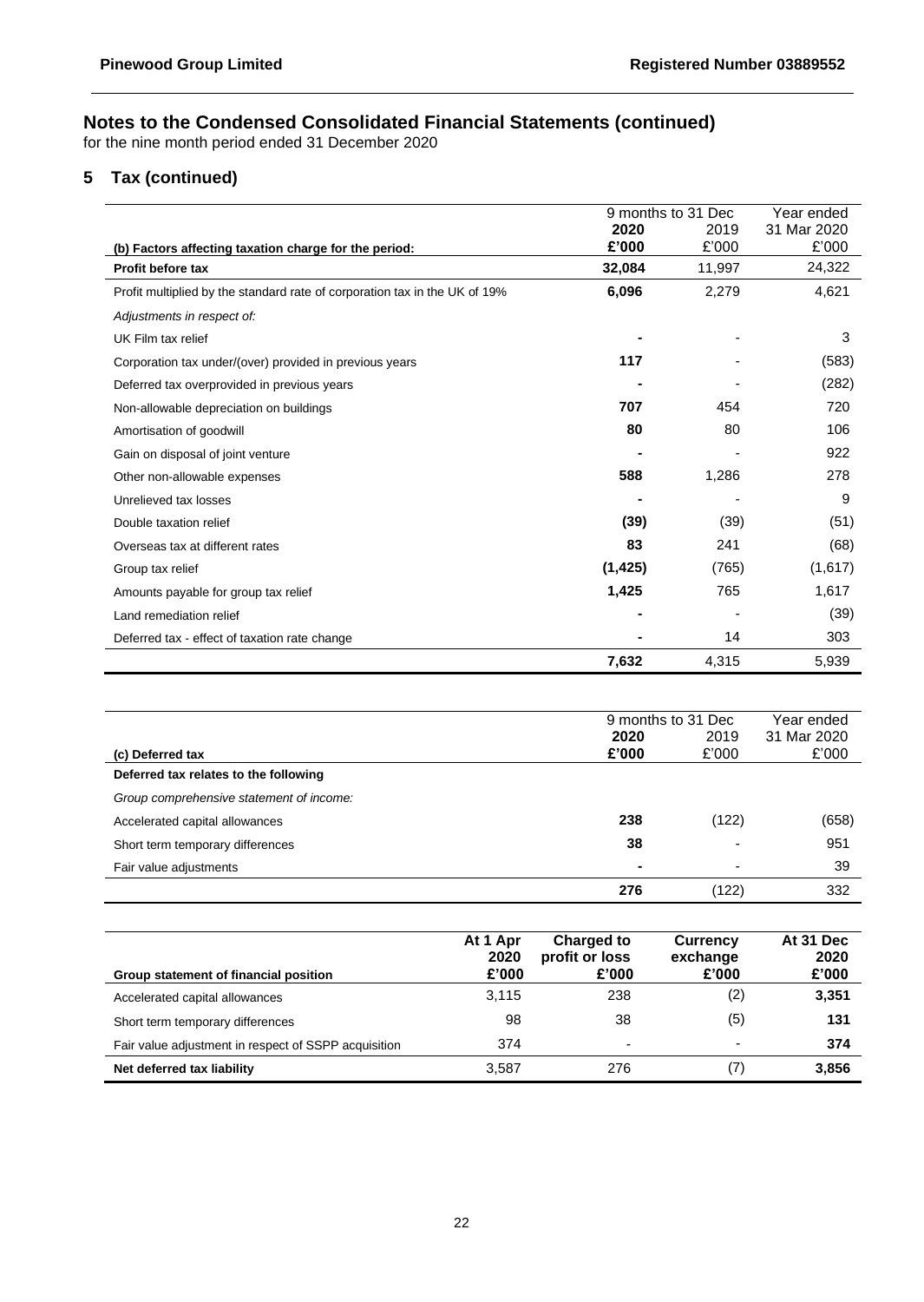for the nine month period ended 31 December 2020

## **6 Interests in associates**

|                                | 31 Dec 2020<br>£'000 | 31 Dec 2019<br>£'000 | 31 Mar 2020<br>£'000 |
|--------------------------------|----------------------|----------------------|----------------------|
| Loan notes                     | 4.613                | 2.428                | 2,320                |
| Total investment in associates | 4,613                | 2.428                | 2,320                |

At 31 December 2020, the Group had an interest in the following associate:

| Company name         | <b>Principal activity</b> | Country of incorporation | % equity interest |
|----------------------|---------------------------|--------------------------|-------------------|
| PMBS Holding Limited | Holding company           | United Kingdom           | 25%               |

Loan notes receivable are due for repayment by 2025. Interest is charged at 8% and is receivable in June and December each year. During the period PMBS Holding Limited issued to the Group additional loan notes with a face value of £2.0 million for nil consideration, resulting in a corresponding gain in the income statement (Note 1).

## **7 Intangible assets**

|                            | <b>Software</b><br>£'000 | Goodwill<br>£'000 | <b>Total</b><br>£'000 |
|----------------------------|--------------------------|-------------------|-----------------------|
| Cost                       |                          |                   |                       |
| At 31 March 2019           | 1,258                    | 5,604             | 6,862                 |
| <b>Additions</b>           | 1,064                    |                   | 1,064                 |
| At 31 December 2019        | 2,322                    | 5,604             | 7,926                 |
| <b>Additions</b>           | 515                      |                   | 515                   |
| At 31 March 2020           | 2,837                    | 5,604             | 8,441                 |
| Additions                  | 1,113                    |                   | 1,113                 |
| At 31 December 2020        | 3,950                    | 5,604             | 9,554                 |
| <b>Amortisation</b>        |                          |                   |                       |
| At 31 March 2019           |                          | 2,240             | 2,240                 |
| Provided during the period |                          | 423               | 423                   |
| At 31 December 2019        | $\overline{\phantom{a}}$ | 2,663             | 2,663                 |
| Provided during the period | ٠                        | 140               | 140                   |
| At 31 March 2020           |                          | 2,803             | 2,803                 |
| Provided during the period | 323                      | 420               | 743                   |
| At 31 December 2020        | 323                      | 3,223             | 3,546                 |
| Net book value             |                          |                   |                       |
| At 31 December 2020        | 3,627                    | 2,381             | 6,008                 |
| At 31 March 2020           | 2,837                    | 2,801             | 5,638                 |
| At 31 December 2019        | 2,322                    | 2,941             | 5,263                 |
| At 31 March 2019           | 1,258                    | 3,364             | 4,622                 |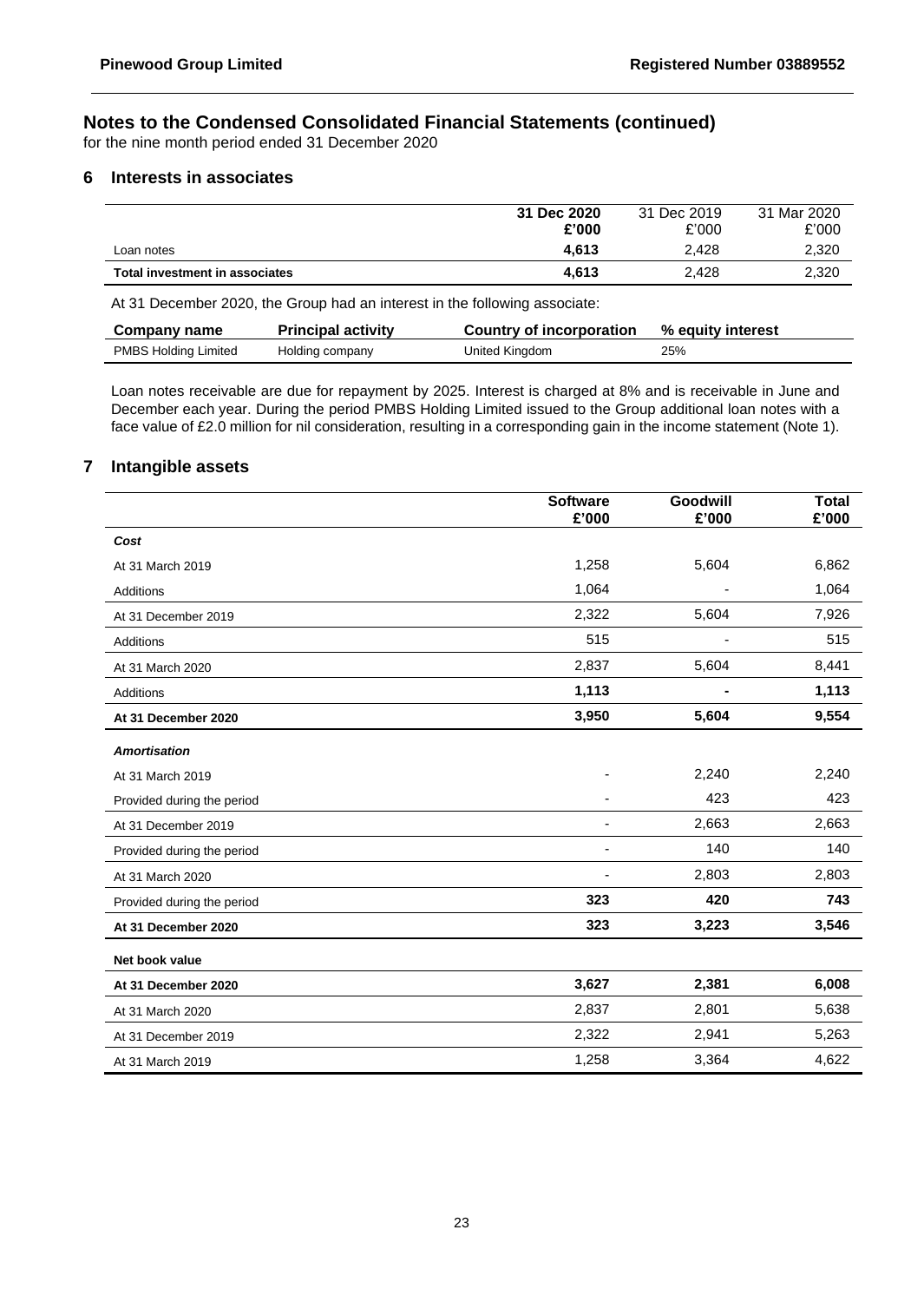for the nine month period ended 31 December 2020

## **8 Property, plant and equipment**

|                            | <b>Freehold land</b><br>and buildings | Fixtures,<br>fittings and<br>equipment | Assets under<br>construction | <b>Total</b> |
|----------------------------|---------------------------------------|----------------------------------------|------------------------------|--------------|
|                            | £'000                                 | £'000                                  | £'000                        | £'000        |
| Cost                       |                                       |                                        |                              |              |
| At 31 March 2019           | 272,978                               | 46,621                                 | 31,235                       | 350,834      |
| Additions                  | 8,219                                 | 1,978                                  | 31,592                       | 41,789       |
| Reclassification           | 59,850                                | 803                                    | (60, 653)                    |              |
| Disposals                  |                                       | (19)                                   |                              | (19)         |
| At 31 December 2019        | 341,047                               | 49,383                                 | 2,174                        | 392,604      |
| Additions                  | 4,159                                 | 927                                    | 1,299                        | 6,385        |
| Disposals                  | (572)                                 | (13, 191)                              |                              | (13, 763)    |
| Exchange movements         |                                       | 9                                      |                              | 9            |
| At 31 March 2020           | 344,634                               | 37,128                                 | 3,473                        | 385,235      |
| Additions                  | 8,239                                 | 1,313                                  | 12,756                       | 22,308       |
| Reclassification           | 1                                     |                                        | (1)                          |              |
| Disposals                  | (3,797)                               | (580)                                  |                              | (4, 377)     |
| Exchange movements         |                                       | (18)                                   |                              | (18)         |
| At 31 December 2020        | 349,077                               | 37,843                                 | 16,228                       | 403,148      |
| <b>Depreciation</b>        |                                       |                                        |                              |              |
| At 31 March 2019           | 50,500                                | 33,458                                 |                              | 83,958       |
| Provided during the period | 4,906                                 | 2,119                                  |                              | 7,025        |
| <b>Disposals</b>           |                                       | (19)                                   |                              | (19)         |
| At 31 December 2019        | 55,406                                | 35,558                                 |                              | 90,964       |
| Provided during the period | 1,885                                 | 714                                    |                              | 2,599        |
| Impairments                | 66                                    | 704                                    |                              | 770          |
| Disposals                  | (140)                                 | (12, 883)                              |                              | (13, 023)    |
| Exchange movements         |                                       | 3                                      |                              | 3            |
| At 31 March 2020           | 57,217                                | 24,096                                 |                              | 81,313       |
| Provided during the period | 5,690                                 | 2,082                                  | ٠                            | 7,772        |
| <b>Disposals</b>           | (1,822)                               | (503)                                  |                              | (2, 325)     |
| Exchange movements         |                                       | (8)                                    |                              | (8)          |
| At 31 December 2020        | 61,085                                | 25,667                                 |                              | 86,752       |
| Net book value             |                                       |                                        |                              |              |
| At 31 December 2020        | 287,992                               | 12,176                                 | 16,228                       | 316,396      |
| At 31 March 2020           | 287,417                               | 13,032                                 | 3,473                        | 303,922      |
| At 31 December 2019        | 285,641                               | 13,825                                 | 2,174                        | 301,640      |
| At 31 March 2019           | 222,478                               | 13,163                                 | 31,235                       | 266,876      |

As at 31 December 2020, assets under construction mainly comprises costs associated with the redevelopment of certain lettable space at Pinewood West and the development of land at Shepperton Studios. Assets under construction are not depreciated until the development is available for use.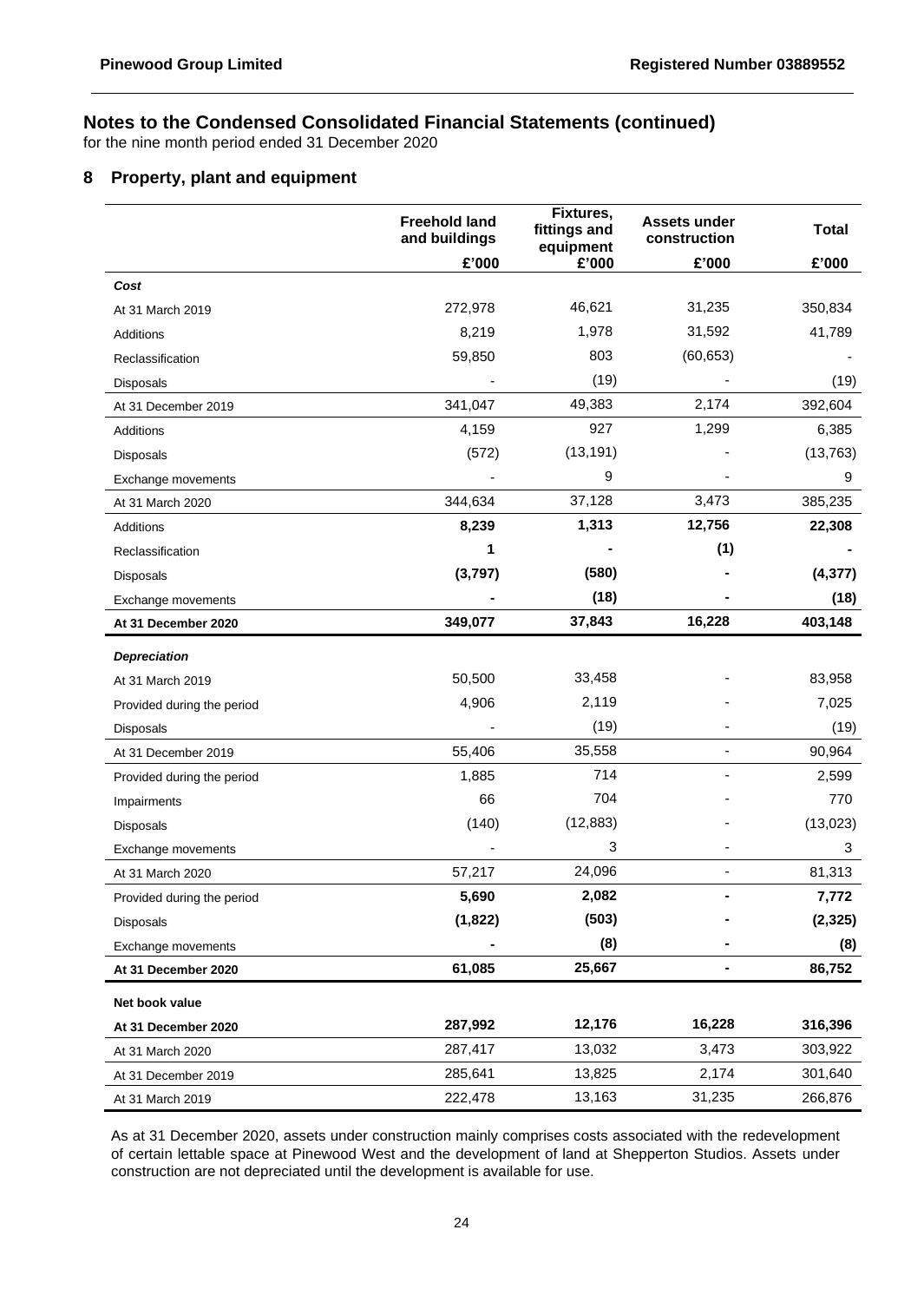for the nine month period ended 31 December 2020

## **9 Trade and other receivables**

|                                              | 31 Dec 2020<br>£'000 | 31 Dec 2019<br>£'000 | 31 Mar 2020<br>£'000 |
|----------------------------------------------|----------------------|----------------------|----------------------|
| Amount falling due within one year:          |                      |                      |                      |
| Trade receivables                            | 2,483                | 7,337                | 3,554                |
| Prepayments and other receivables            | 2,514                | 4,361                | 4,763                |
| Corporation tax receivable                   | 330                  |                      | 952                  |
|                                              | 5,327                | 11.698               | 9,269                |
| Amount falling due after more than one year: |                      |                      |                      |
| Loans due from parent undertakings           | 325,963              | 314,883              | 317,653              |
|                                              | 325,963              | 314.883              | 317,653              |
|                                              | 331,290              | 326,581              | 326,922              |

Following management's review of assets for impairment, trade receivables above are stated net of a provision of £nil (2019: £nil) against bad debts. In the period ended 31 December 2020 a credit of £0.1 million (2019: £0.4 million) was recognised in the Group statement of comprehensive income and is included within administrative expenses.

Loans due from parent undertakings are due for repayment in September 2025 and carry interest charged at 3.55%.

## **10 Share capital**

|                                           | 31 Dec 2020 | 31 Dec 2019 | 31 Mar 2020 |
|-------------------------------------------|-------------|-------------|-------------|
|                                           | £'000       | £'000       | £'000       |
| 57,409,926 Ordinary shares of 0.001p each |             |             |             |

The Ordinary shares, which carry no right to fixed income, each carry the right to one vote at general meetings of the Company.

## **11 Reserves**

#### *Share premium and other reserves*

Share premium of £76.7m comprised consideration received for shares issued above their nominal value net of transaction costs. Other reserves comprised a Capital redemption reserve of £0.1 million and a Merger reserve of £0.3 million. The share premium and other reserves were utilised in full through the issue of bonus shares in September 2019.

#### *Translation reserve*

Cumulative foreign currency impact of the translation of operations with a functional currency other than sterling in line with the Group's foreign currency translation accounting policy.

#### *Retained earnings*

Cumulative profit and loss net of distributions to owners.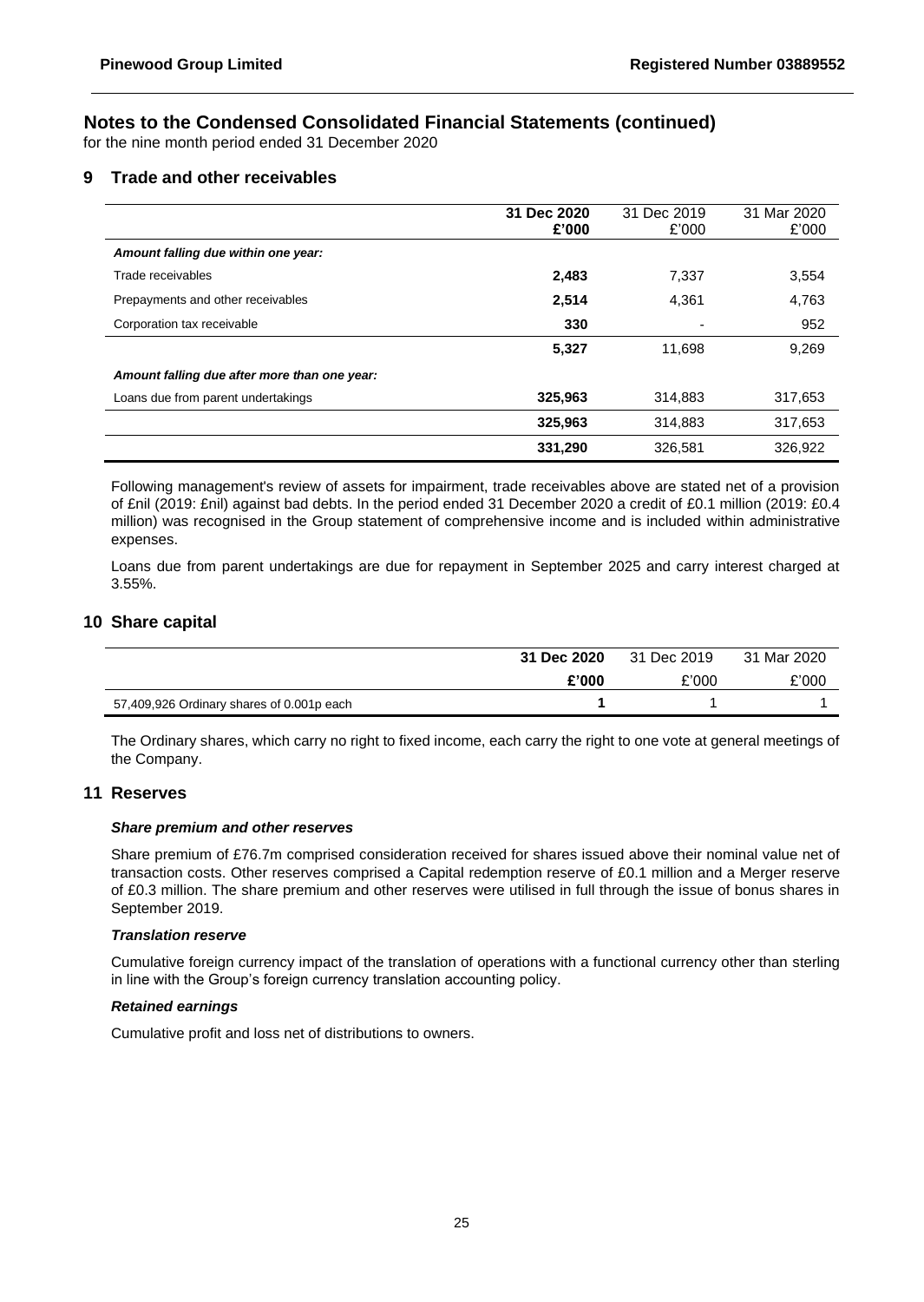for the nine month period ended 31 December 2020

## **12 Interest bearing loans and borrowings**

|                                      | <b>Maturity</b> | 31 Dec 2020 | 31 Dec 2019 | 31 Mar 2020              |
|--------------------------------------|-----------------|-------------|-------------|--------------------------|
|                                      |                 | £'000       | £'000       | £'000                    |
| <b>Current borrowings:</b>           |                 |             |             |                          |
| Asset financing                      |                 | -           | 6           | $\overline{\phantom{0}}$ |
|                                      |                 | -           | 6           | $\overline{\phantom{0}}$ |
| <b>Non-current borrowings:</b>       |                 |             |             |                          |
| 3.25% Senior Secured Notes           | September 2025  | 549,682     | 548,581     | 544,486                  |
|                                      |                 | 549,682     | 548,581     | 544,486                  |
| <b>Total current and non-current</b> |                 | 549,682     | 548,587     | 544.486                  |

The effective interest rate of the Senior Secured Notes is 3.48%.

Directly attributable costs of £6.0 million were recognised at the inception of the £550.0 million 3.25% Senior Secured Notes and are being amortised as part of the effective interest rate method in accordance with the Group's accounting policy. In addition, costs incurred of £0.5 million associated with the arrangement of the revolving credit facility are presented within trade and other receivables and are being amortised on a straightline basis.

In January 2021, the Group issued £200.0 million of additional loan notes under the same terms and conditions as the existing 3.25% Senior Secure Notes. See note 15.

These facilities are secured on certain of the principal assets of the Group.

The available and undrawn committed facilities are as follows:

| At 31 December 2020                 | Within 1 year<br>£'000 | $2 - 5$ years<br>£'000 | 5+ years<br>£'000 | <b>Total</b><br>£'000 |
|-------------------------------------|------------------------|------------------------|-------------------|-----------------------|
| <b>Facilities:</b>                  |                        |                        |                   |                       |
| Revolving credit facility           |                        | 50,000                 |                   | 50,000                |
| Loan notes                          |                        | 550,000                |                   | 550,000               |
| <b>Total facilities</b>             |                        | 600,000                |                   | 600,000               |
|                                     |                        |                        |                   |                       |
| Drawn Ioans:                        |                        |                        |                   |                       |
| Revolving credit facility           |                        | ۰                      |                   |                       |
| Loan notes                          |                        | (550,000)              |                   | (550,000)             |
| <b>Total drawn loans</b>            |                        | (550,000)              |                   | (550,000)             |
|                                     |                        |                        |                   |                       |
| <b>Undrawn facilities:</b>          |                        |                        |                   |                       |
| Revolving credit facility           |                        | 50,000                 |                   | 50,000                |
| Loan notes                          |                        | $\blacksquare$         |                   |                       |
| <b>Undrawn committed facilities</b> |                        | 50,000                 |                   | 50,000                |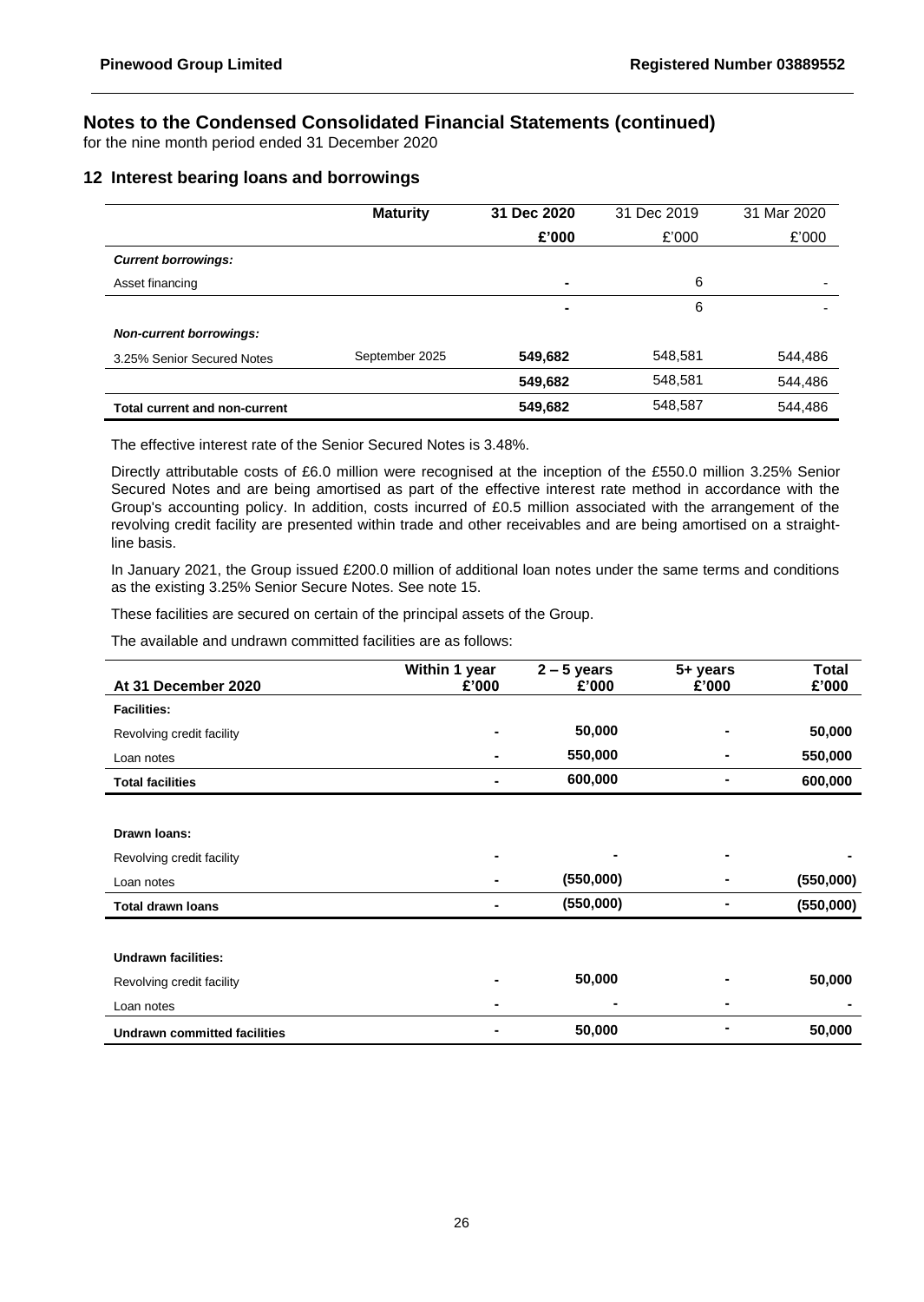for the nine month period ended 31 December 2020

## **12 Interest bearing loans and borrowings (continued)**

| At 31 December 2019                 | Within 1 year<br>£'000   | $2 - 5$ years<br>£'000 | 5+ years<br>£'000 | <b>Total</b><br>£'000 |
|-------------------------------------|--------------------------|------------------------|-------------------|-----------------------|
| <b>Facilities:</b>                  |                          |                        |                   |                       |
| Revolving credit facility           |                          |                        | 50,000            | 50,000                |
| Asset financing facility            | 6                        |                        |                   | 6                     |
| Loan notes                          | $\overline{\phantom{0}}$ |                        | 550,000           | 550,000               |
| <b>Total facilities</b>             | 6                        |                        | 600,000           | 600,006               |
|                                     |                          |                        |                   |                       |
| Drawn Ioans:                        |                          |                        |                   |                       |
| Revolving credit facility           |                          |                        |                   |                       |
| Asset financing facility            | (6)                      |                        |                   | (6)                   |
| Loan notes                          |                          |                        | (550,000)         | (550,000)             |
| <b>Total drawn loans</b>            | (6)                      |                        | (550,000)         | (550,006)             |
| <b>Undrawn facilities:</b>          |                          |                        |                   |                       |
|                                     |                          |                        | 50,000            |                       |
| Revolving credit facility           |                          |                        |                   | 50,000                |
| Asset financing facility            |                          |                        |                   |                       |
| Loan notes                          |                          |                        |                   |                       |
| <b>Undrawn committed facilities</b> |                          |                        | 50,000            | 50,000                |

## **13 Derivative financial instruments**

The Group's interest rate swaps are recognised as derivative financial instruments.

|                                                         | 31 Dec 2020 | 31 Dec 2019 | 31 Mar 2020 |
|---------------------------------------------------------|-------------|-------------|-------------|
|                                                         | £'000       | £'000       | £'000       |
| Financial liabilities carried at fair value:            |             |             |             |
| Non-current derivative financial instrument liabilities | 2.798       | 2.241       | 2,743       |
|                                                         | 2.798       | 2.241       | 2.743       |

#### *Interest rate swaps*

To minimise the volatility in cash flows from a change in LIBOR, the Group held interest rate swaps designated as hedges against undrawn debt obligations. The main terms of the Group's interest rate swaps, including the notional amounts, are detailed below.

| <b>Effective interest rate %</b> | <b>Maturity</b> | 31 Dec 2020 | 31 Dec 2019 | 31 Mar 2020 |
|----------------------------------|-----------------|-------------|-------------|-------------|
|                                  |                 | £'000       | £'000       | £'000       |
| 2.00% + variable margin          | April 2025      | 25,000      | 25,000      | 25,000      |
| 2.16% + variable margin          | April 2022      | 25,000      | 25,000      | 25,000      |
|                                  |                 | 50,000      | 50,000      | 50,000      |

Fair value movements on interest rate swaps are recognised in the statement of comprehensive income within interest payable and similar charges. Cash settlements on the swap are charged to the statement of comprehensive income. The swaps settle in cash on a quarterly basis.